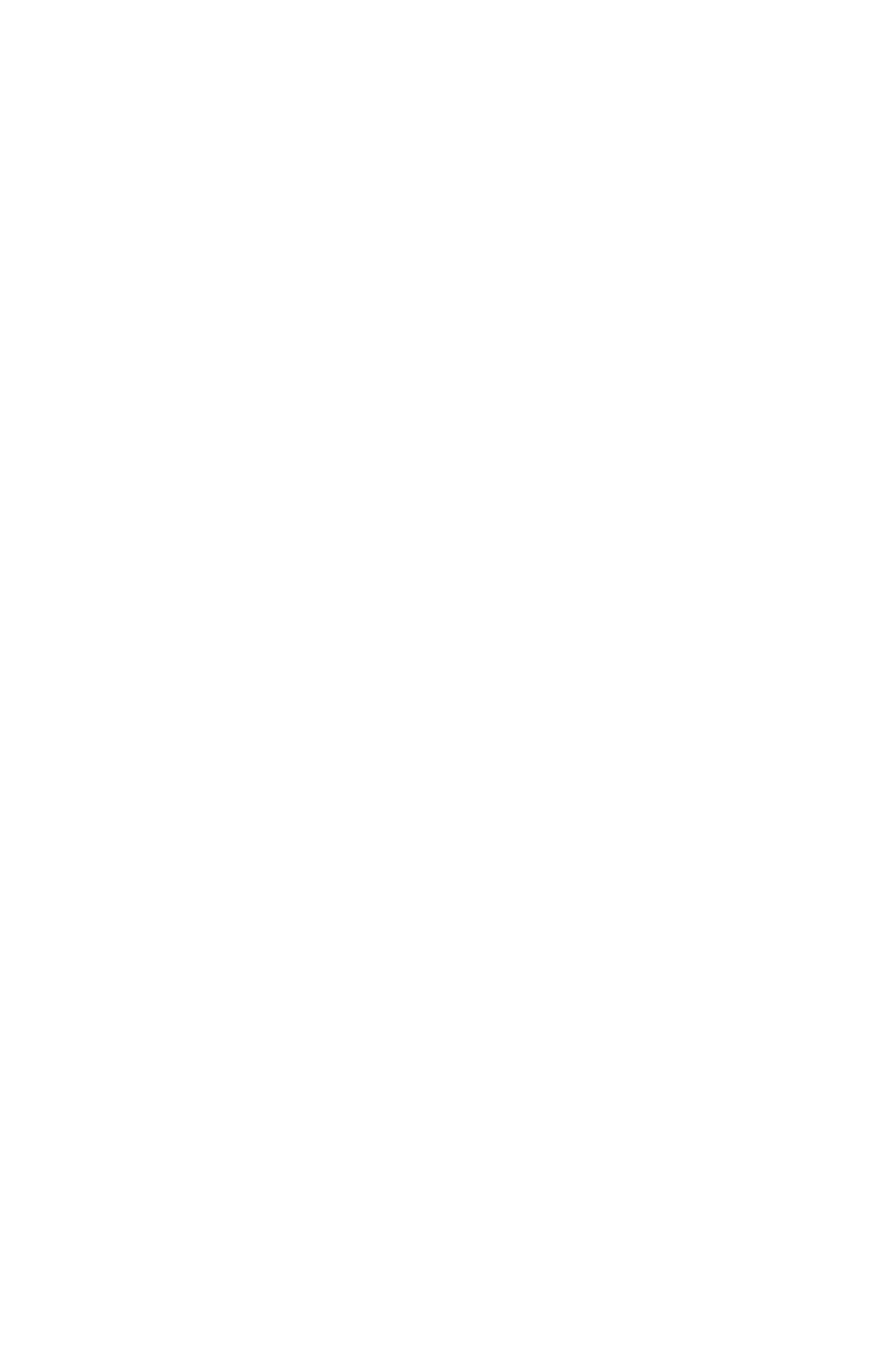# Lost Faith and Wandering Souls

A Psychology of Disillusionment, Mourning, and the Return of Hope

David Morris

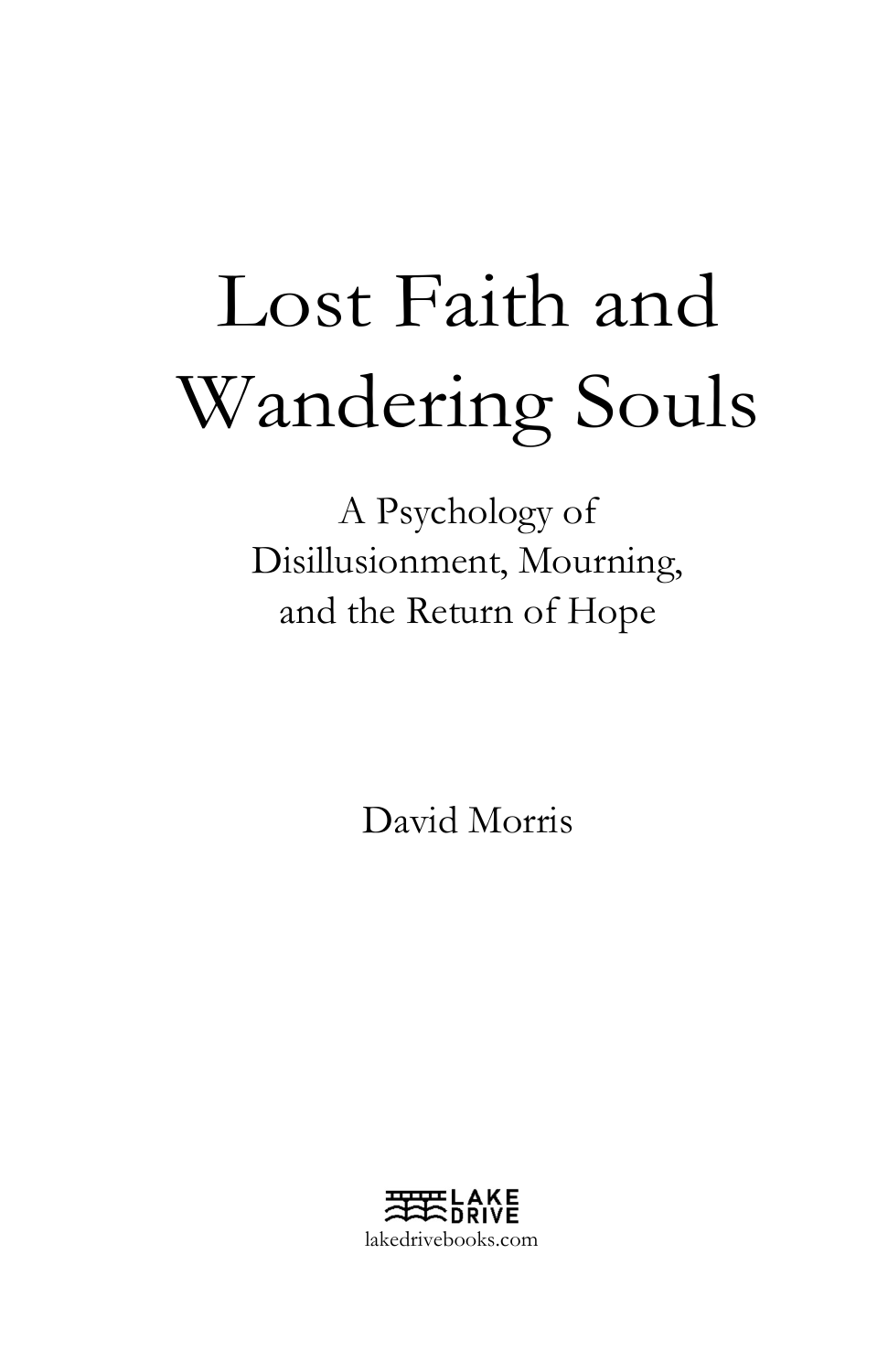## Lake Drive Books 6757 Cascade Road SE, #162 Grand Rapids, MI 49546

info@lakedrivebooks.com lakedrivebooks.com @lakedrivebooks

Publishing books that help you heal, grow, and discover.

Copyright © 2022 by David Morris

All rights reserved, including the right to reproduce this book or portions thereof in any format whatsoever. No part of this publication may be reproduced or transmitted in any form or by any means, electronic or mechanical, including, photocopying, recording, or any other information storage and retrieval, without the written permission of the publisher.

Published in the United States by Lake Drive Books, LLC.

Paperback ISBN 978-1-957687-00-1 eBook ISBN 978-1-957687-01-8

Library of Congress Control Number: 2022933599

Printed in the United States of America

Cover Design: Jonathan Sainsbury // 6x9design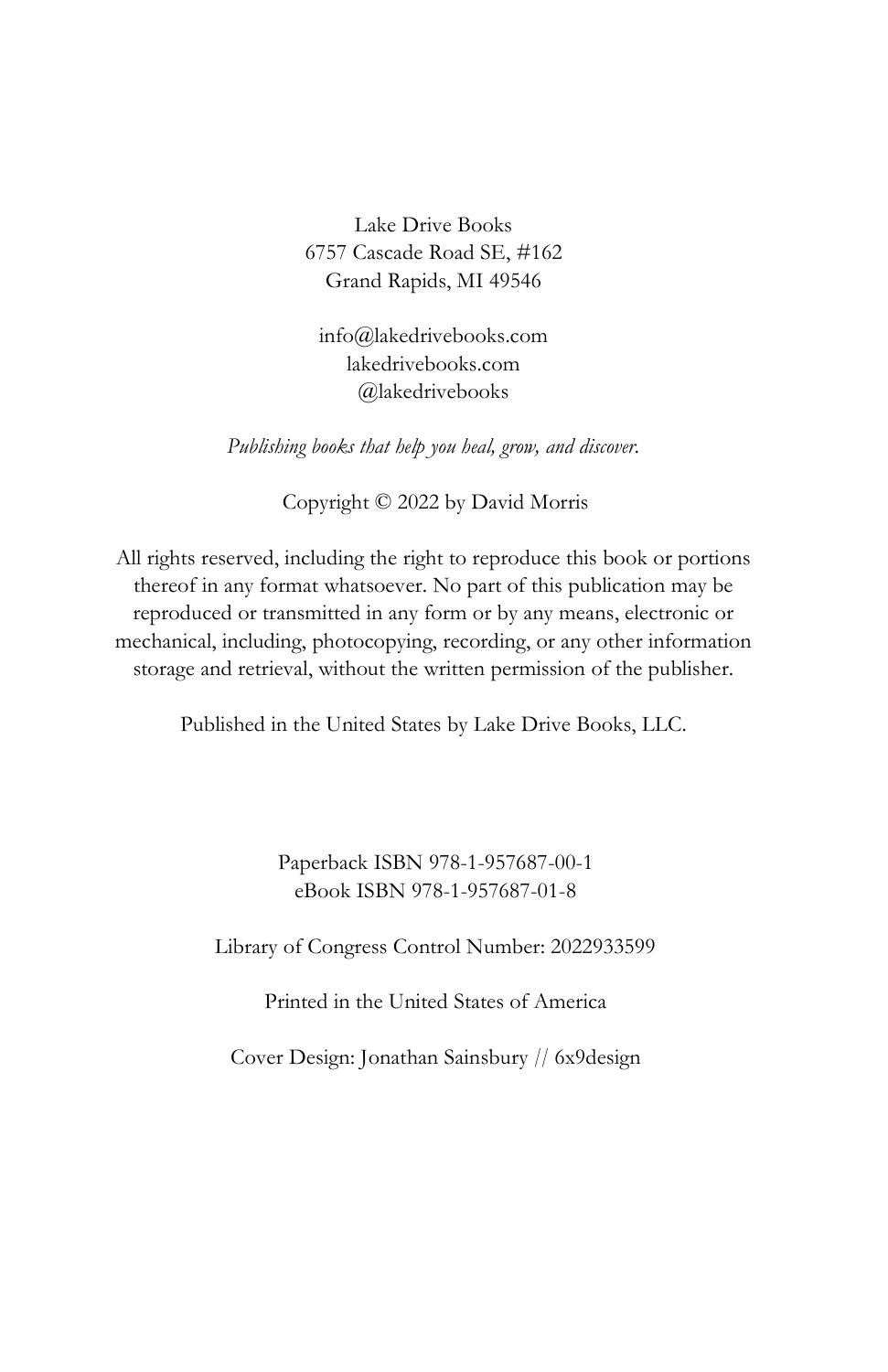For all of us, that we might find community.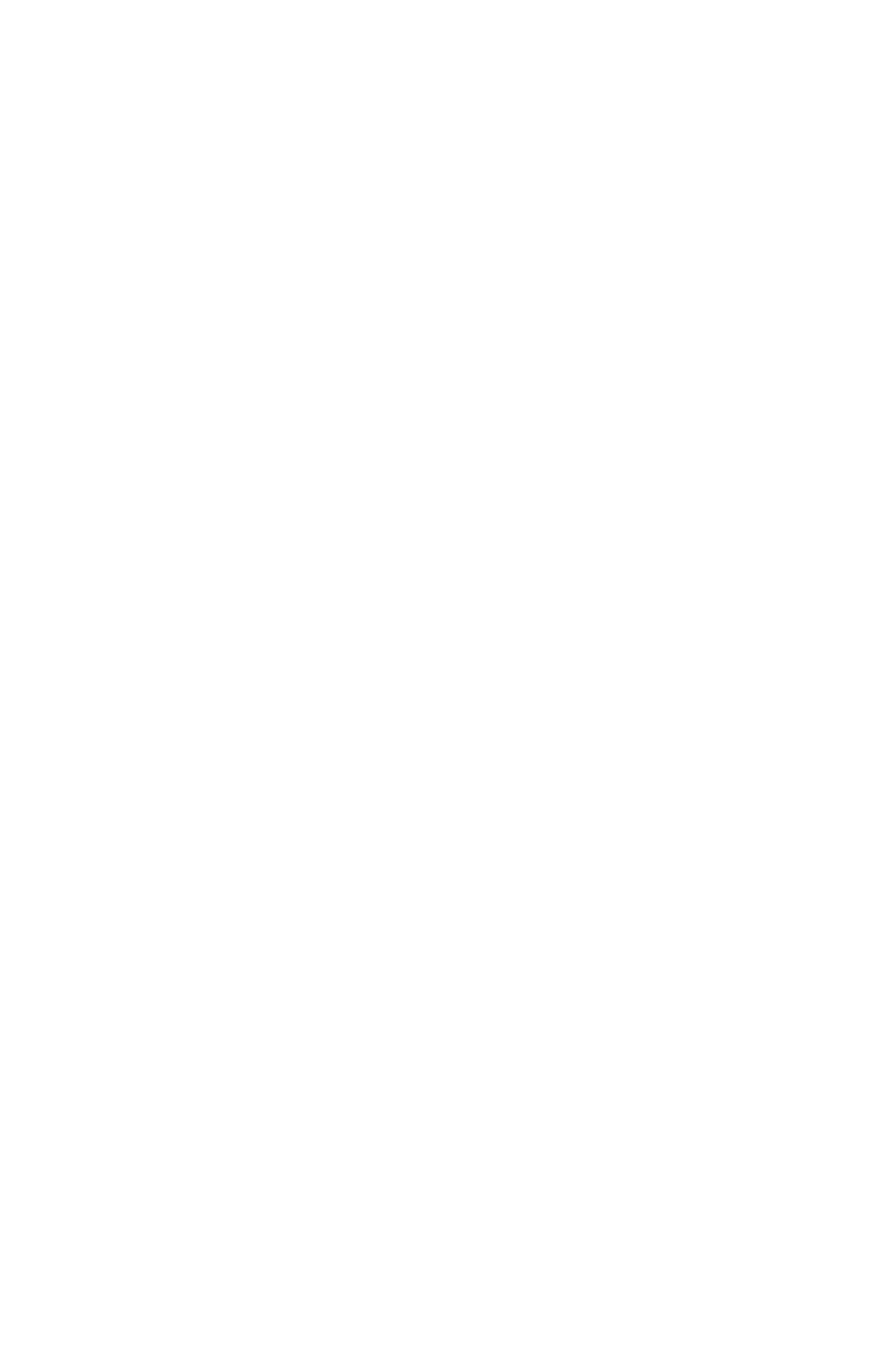# **Contents**

| Preface                                                                                                                                                                                          | $1\rm{X}$ |
|--------------------------------------------------------------------------------------------------------------------------------------------------------------------------------------------------|-----------|
| Introduction<br>The Faith Crisis in Our Time<br>The Power and Influence of Individual Experience<br>Problem and Thesis<br>Defining Faith, Religion, and the Absolutist Mindset                   | 1         |
| <b>Part I. Theoretical Overview</b>                                                                                                                                                              |           |
| 1. The Sociology of Religious Participation<br><b>Stages of Social Involvement</b><br>The Larger Social Context                                                                                  | 21        |
| 2. Deepening The Field of Analysis<br><b>Lifton: Broken Connections</b><br>Homans: Individual and Collective Loss<br>Capps: Melancholy and Self-Depletion                                        | 33        |
| 3. The Uses Faith Stage Theory<br>Fowler's Stages of Faith<br>The Limitations of Faith Stage Theory and Conversion Theory                                                                        | 49        |
| 4. The Psychoanalytic Stance<br>The Freudian View: A Royal Road to the Unconscious<br>The Eriksonian View: The Psychosocial Matrix and Ritualization<br>Erikson's Life Cycle Stages and Religion | 61        |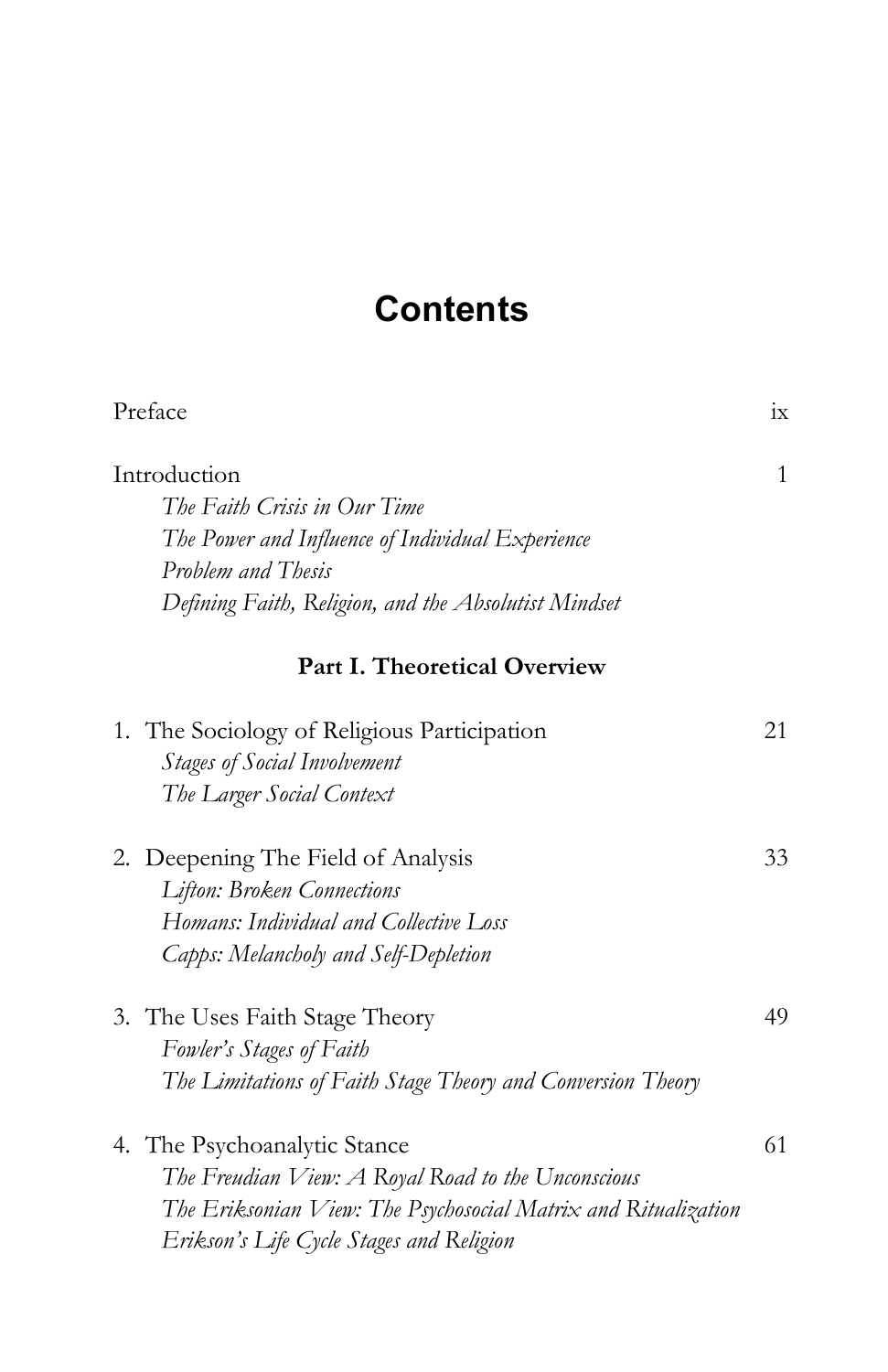| 5. Mourning and the Faith Journey                               | 76 |
|-----------------------------------------------------------------|----|
| Freud on Mourning                                               |    |
| Klein and the Depressive Position                               |    |
| The Kleinian Approach to Groups                                 |    |
| Winnicott: Object Survival, Concern, and Transitional Phenomena |    |
| Play, Creativity, and Religious Imagination                     |    |
| The False Self                                                  |    |
| A Summary of the Language of Mourning Applied to Religion       |    |

# Part II. Biographical Analysis

| 6. Finding A Safe Place: Kate Young Caley                                                                       | 121 |
|-----------------------------------------------------------------------------------------------------------------|-----|
| 7. The Pilgrim's Journey: Diana Butler Bass                                                                     | 138 |
| 8. The Search for Grace: Randall Balmer                                                                         | 160 |
| 9. Freedom And Discovery: Carlene Cross                                                                         | 176 |
| 10. The Yoke of Rationalism: Margaret McGee                                                                     | 192 |
| Conclusion<br>Dystonic Characteristics of Faith Loss<br>Syntonic Characteristics of Faith Loss<br>Final Remarks | 207 |
| Acknowledgments                                                                                                 | 218 |
| About the Author                                                                                                | 219 |
| <b>Notes</b>                                                                                                    | 220 |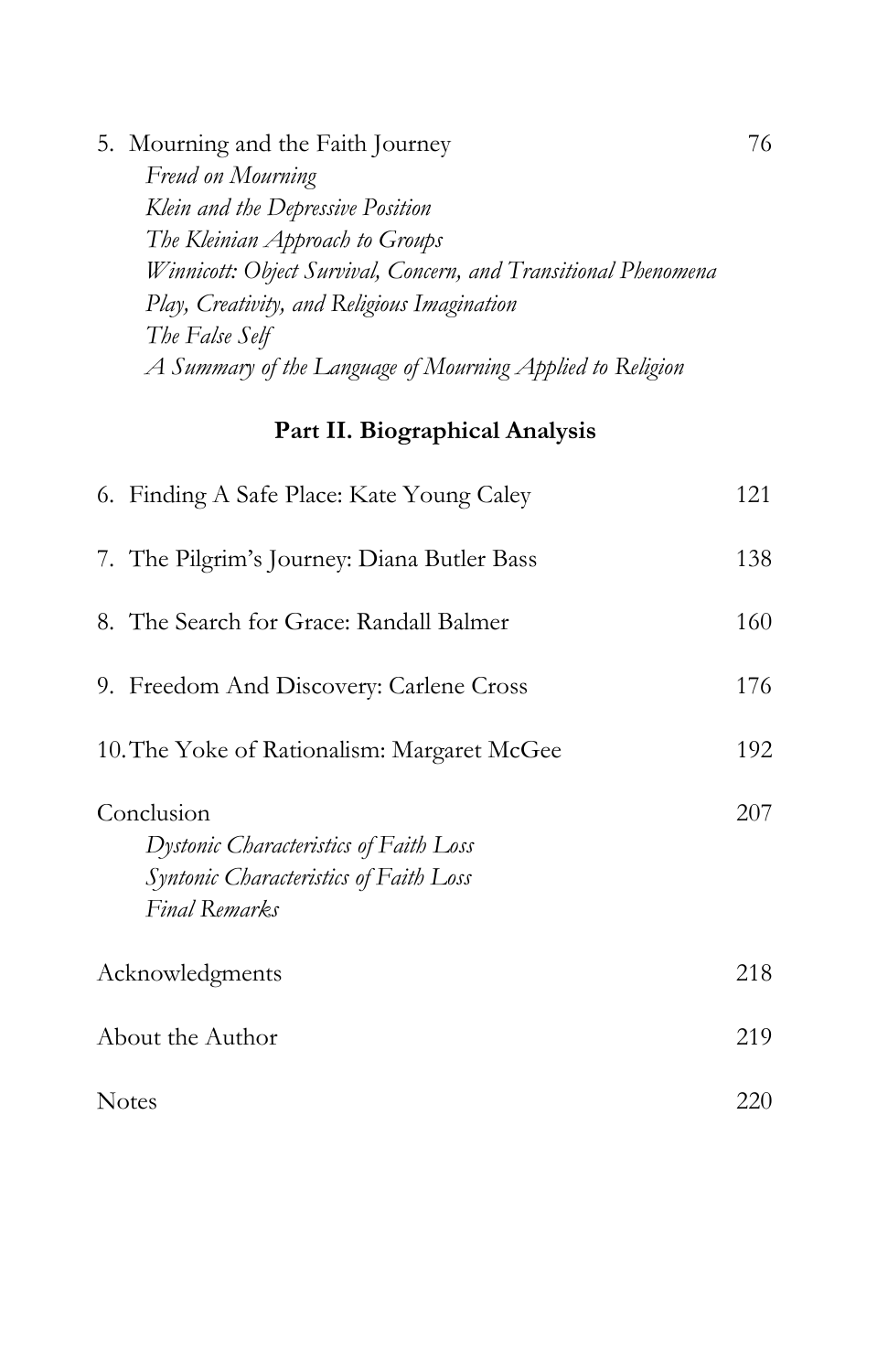# Preface

I DIDN'T THINK I could lose my faith for a second time. I had been through it once before, and thought I knew the pitfalls and how to keep things moving in a constructive direction. I thought I could make it work. But it is such a complicated business.

The first time it happened, I was in college, which might sound like a cliché, a common occurrence in young adulthood. The thing is, a garden variety wanderlust is not supposed to have an element of hurt. It is supposed to give you a break, an open and free space to gain perspective and help you better appreciate the beauty and power of your religion. It is supposed to help you find ownership. What it is not supposed to do is leave you feeling like you've been sheltered, living in a world unto itself, cut off from so much goodness to discover. For me, this time of exploration only made me want to distance myself from something that was holding me back rather than letting me go.

As a psychology student at a large state university in Virginia, like so many of us, I was given an opportunity to look at life more analytically. I was learning about the motivations behind our behaviors, that our brains could play tricks on us in ways the rational mind cannot immediately perceive. It was all obvious stuff once you began to look at it clearly in a classroom setting. Not satisfied with the strictly clinical and experimental side of psychology, I also started taking classes in religion and philosophy, eventually adding a religion minor to my psychology major. I was reading and discussing biblical criticism, sociological theories of religion, a survey in theology, and philosophy. I found it exhilarating, enlivening.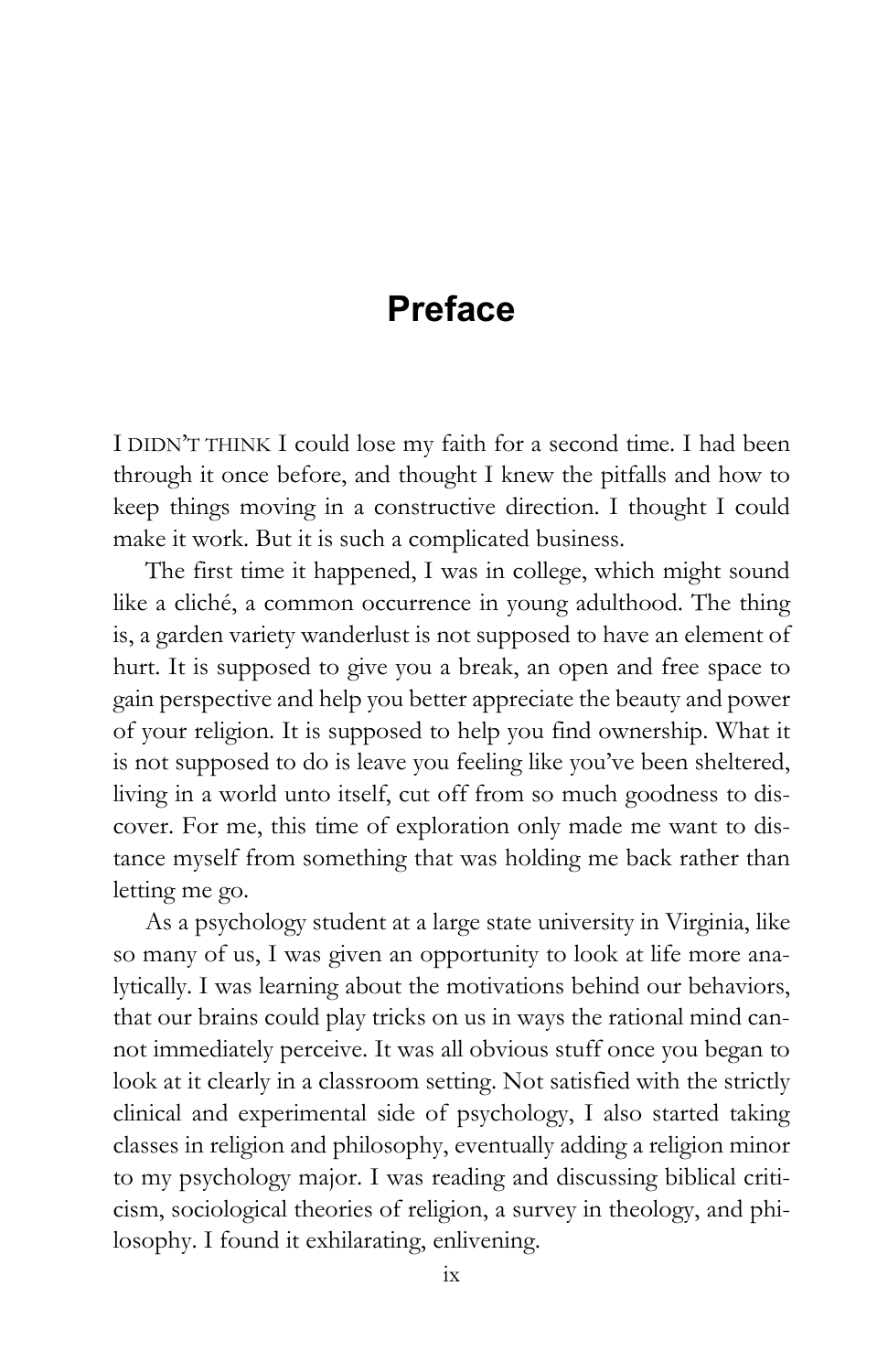I cannot pinpoint the moment I started feeling sad, feeling the hurt, but I do remember the experience while taking a walk on my university campus. I can only say that I was reflecting on what I was learning in my classes, and had the thought that things were not adding up with life outside classes. For one thing, why wasn't I ever able to think this freely and expansively when growing up? Why wasn't there an attitude of open handedness when it came to the beliefs and identities of the Christianity in which I was raised?

To put it bluntly, I felt as though I was sold a bill a goods that was no longer of the same value. Much of what I was raised to think, feel, and believe seemed so unexamined, so fraught with inconsistency, and so cliché, speaking of cliché. I could not yet put a lot of words and ideas around it, but the feeling was overwhelming. Although I was thinking about the beliefs of the religion of my family and community, the feeling was not directed at anyone, and there was no single memory or traumatic episode (though that's true for others). It was a more diffuse yet palpable sadness in my chest and gut that the religious community that had sold me that bill of goods had prevented me from discovering so much goodness in life.

The undergraduate studies, meanwhile, remained exciting. As I continued, I got it stuck in my head that after my bachelor's degree, I wanted to study both psychology and religion at the same time. I did not necessarily want to be a pastor like my father and grandfather, but I also knew I didn't want to become a cookie cutter clinical psychologist. I wanted to go to a graduate school that would allow me to read and study deeply both psychological theory and knowledge about religion.

To make a long story short, the result of that graduate work produced this book. I do not remember at what point I decided to study the loss of faith, but that's what happened. My graduate work in psychology and religion allowed me to make sense of issues of identity, religion, individual development, social structure, with attention to matters of power seen through issues of race, class, and gender. I wanted to take that analytical work of making sense of my faith crisis as far as I could.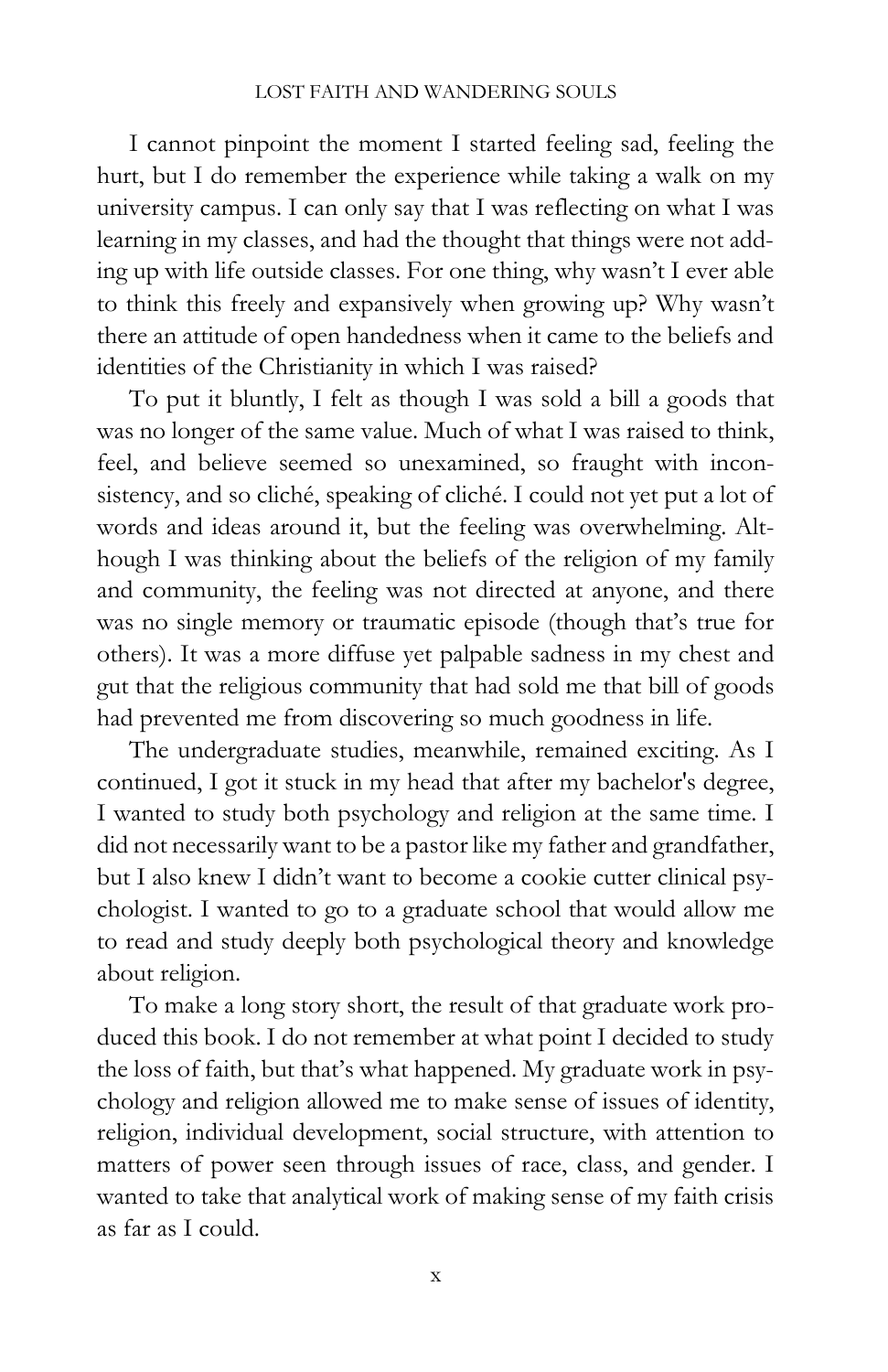#### PREFACE

To put it one way, what you will read in the pages that follow is a way of looking at religion that wasn't afforded by my upbringing. Simple as that. What follows draws in some theoretical ideas, but none of this is supposed to be cut off from common sense that anyone might have, fancy degrees or not. This work is no more than an elaboration of common sense, or call it reason, or science. It is simply a participant-observer mindset about faith. You participate in religion, and to some degree you also bring your analytical point of view along for the ride.

With my prolonged period of study and no small amount of distance from religion, I eventually started to see a path where I could get my faith mojo back, to be as much a participant as an observer. My confidence and common sense about church and belief was up, the way you feel physically when you have started exercising again. I felt that I pretty much owned my journey, not letting anyone or anything tell me I wasn't legitimate or on track. I found fresh interest and felt impervious to the sometimes negative aspects of religious life in the US. Little did I know.

For the second faith loss go around, the trouble started somewhere when my wife and I had begun attending a church in Michigan where we had just moved due to a job in evangelical Christian book publishing. After a good experience at a Methodist Church in New Jersey, we wanted something close to our home, something in which our then tenth grader could find a spiritual cohort and see kids who were neighbors or friends at school. I also thought that I had to engage in an evangelical church if I was to be a publisher at a wellknown evangelical company.

After a few years, our daughter headed off to a college two-hours away, and my wife and I were on our own at the church. We had made some good acquaintances there, and some of my co-workers attended the same church. Yet even after some years, it still seemed a slow process for us to feel connected. Annoyingly, for example, we kept getting asked if we were new. That was strange, as we attended regularly and were involved in activities outside the main church service.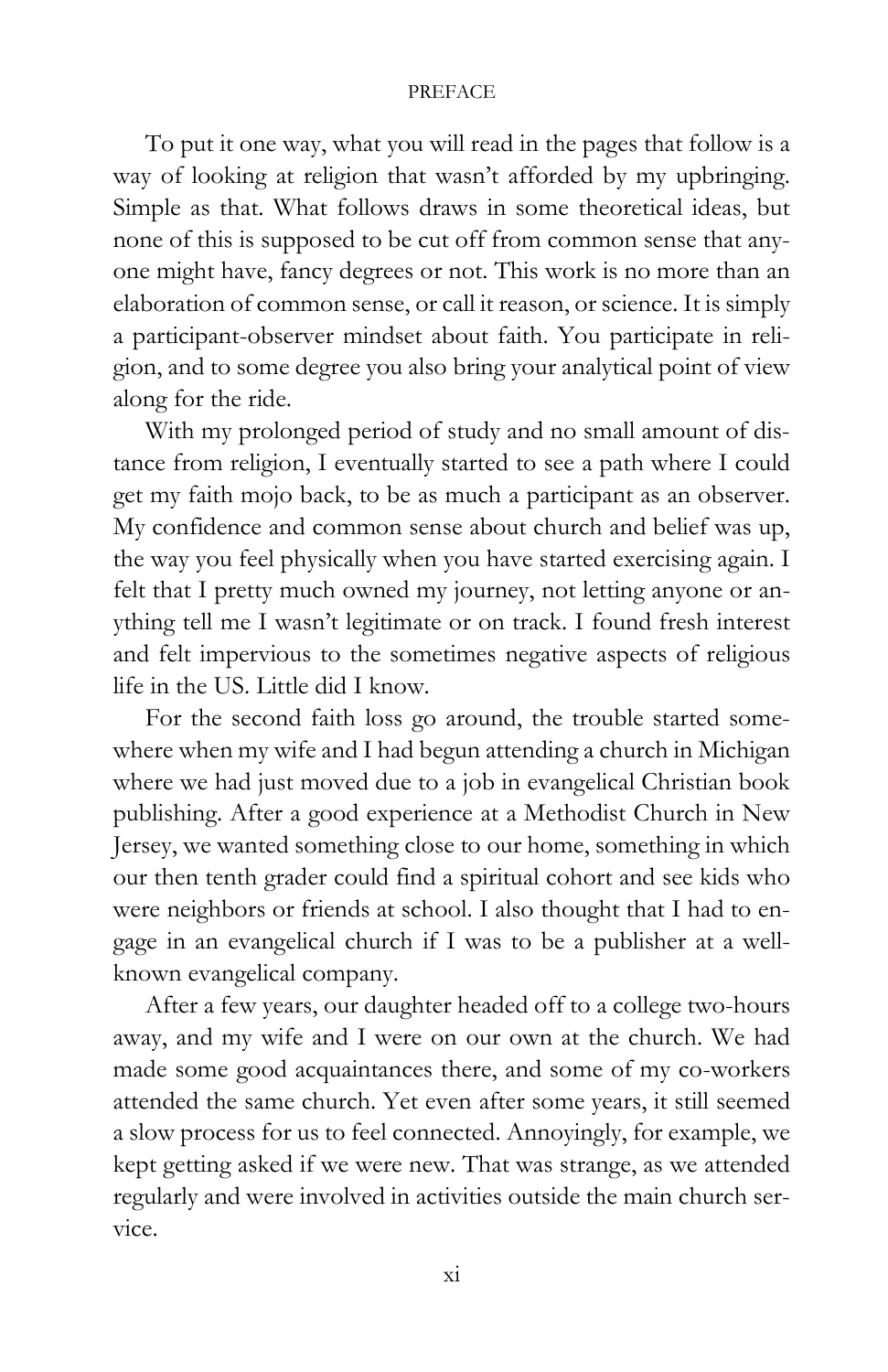#### LOST FAITH AND WANDERING SOULS

We had good success feeling connected at our previous church, knowing that it did not happen overnight. We knew it would take time, even when you do not quite feel like going every Sunday. In the case of this new church, however, we really, really did not feel like it. Each ensuing Sunday morning we struggled to get the gumption to go, even though the church was an easy five-minute drive. I could recount the various reasons we felt that way but suffice it to say that at times we felt that the people at that church had little interest or ability in establishing personal relationships, which always struck us as surprising given their emphasis on evangelizing. The place felt fake.

Our leaving this church was a bigger issue than any one political stance or theological belief. Nevertheless, all our departure needed was what mental health counselors would call a precipitating event.

The former pastor of the church, the pastor who had started the church some decades earlier, who along with his wife and children had given his best years, kicked him out, kicked them all out. Simple as that. The pastor's son, who was gay, asked him if he would officiate at his wedding (somewhere else), and he of course said yes. As a result, the denomination of which this church was a part, and of which this pastor was no unknown figure, revoked his ordination and asked him to never preach again.

Now Lisa and I did not know this pastor well, but we did have a chance to meet him a few times and have dinner together. He was one of those people that seemed wise, gentle, and passionate. His work in that church and his contribution to that denomination would be difficult to quantify. He'd given his life to this work, and they publicly rebuked and rejected not only him and his wife, but by extension they rejected his son, who was spiritually raised in that church. This is a stage of life when one is supposed to be reflecting on years of good work, actualizing your wisdom, and perhaps mentoring others and giving back to those currently doing the work. So what that denomination and that church did was psychologically egregious behavior, immoral behavior. No equivocation, no further qualification, no more unexamined biblical arguments or arguments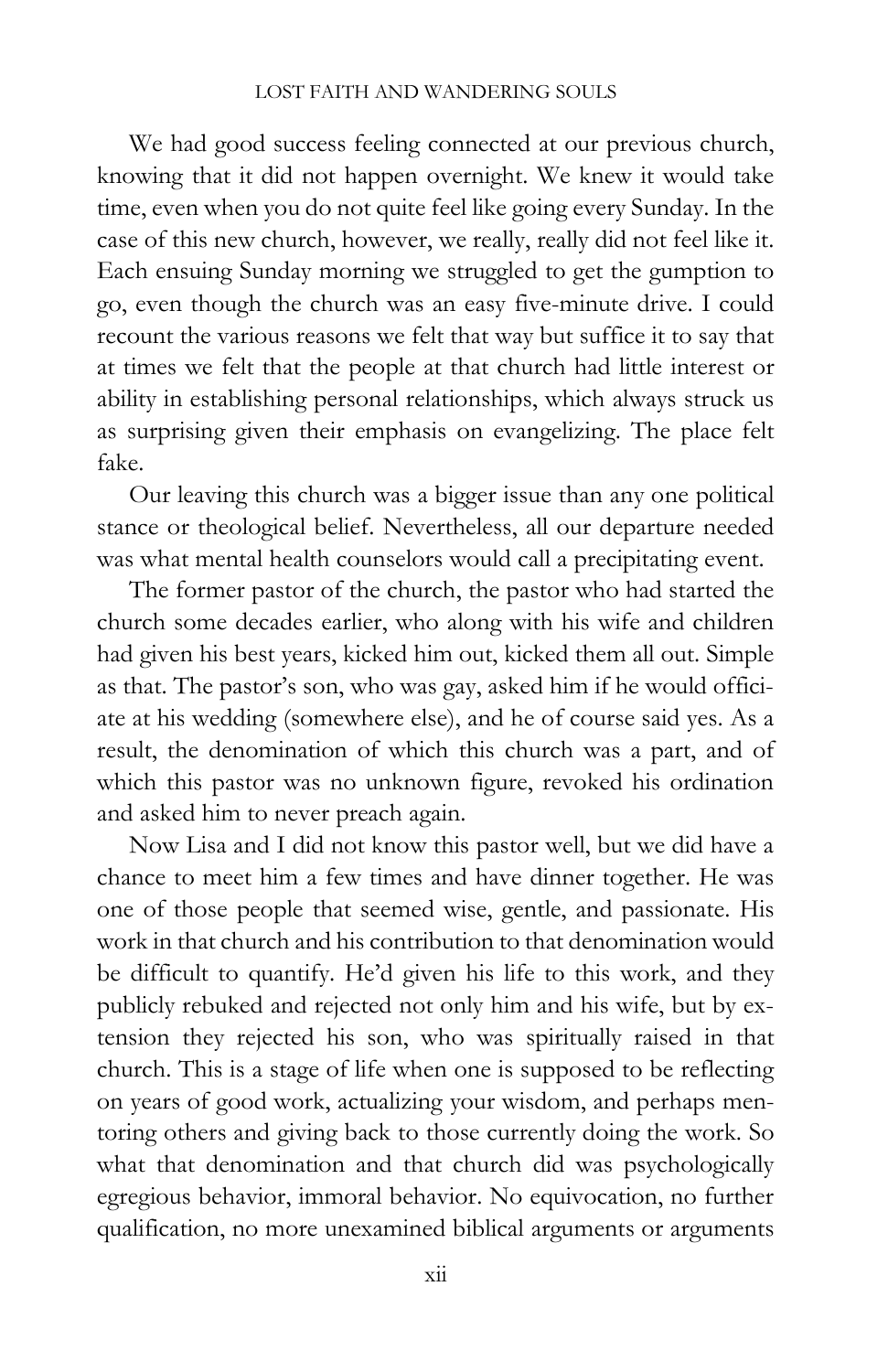#### PREFACE

from tradition. Whatever happened to common sense? You simply cannot build a community of faith and let good people work there, live lives there, grow up there, and then ex-communicate them and turn them into pariahs. It was just too much for my wife and me.

One Sunday morning, just as it would be time to start preparing for church, we talked it through and decided not to go. Our desire just wasn't there, none whatsoever, and it was time to honor that. Something was wrong, more wrong than simply saying it just wasn't a good fit. Marriage, for example, may not always seem a great fit, but you hang in there, and perhaps you find love despite yourself. But for some marriages, the problem is not that it's not a great fit. Many casual observers might say that this church was friendly and gracious and giving in many ways, but we felt that as an organization, our church was acting in a toxic way, and it was unwilling to be accountable for its behavior. It was time to end the marriage.

We said we were done, and with that came emotions, a whole flood of them: righteous indignation, self-doubt, relief, worry, freedom, a sense of shame. It was a wide rush of feelings, just like you have with any significant decision, justified or not. At times our emotions became more intense, or alternatively, we just felt a little numb, which was the worst part of it.

Did we lose our faith? To say yes no doubt oversimplifies things, but it would be at least partly accurate. We lost something we thought was important to us. We had put five years of church going into this effort. We had indeed made some friends, some of whom we felt we needed to inform about our decision, which brought more difficult feelings. We had found our faith shaped by the place, as spending time in any faith community inevitably does, no matter how much some might argue with what is being said behind the pulpit or the songs being sung. But we were shaken. It was profoundly troubling. While we felt we lost something, we also knew that perhaps it wasn't us that lost faith but that rather the church that had betrayed our trust in a church that would be inclusive, not literalist fundamentalists.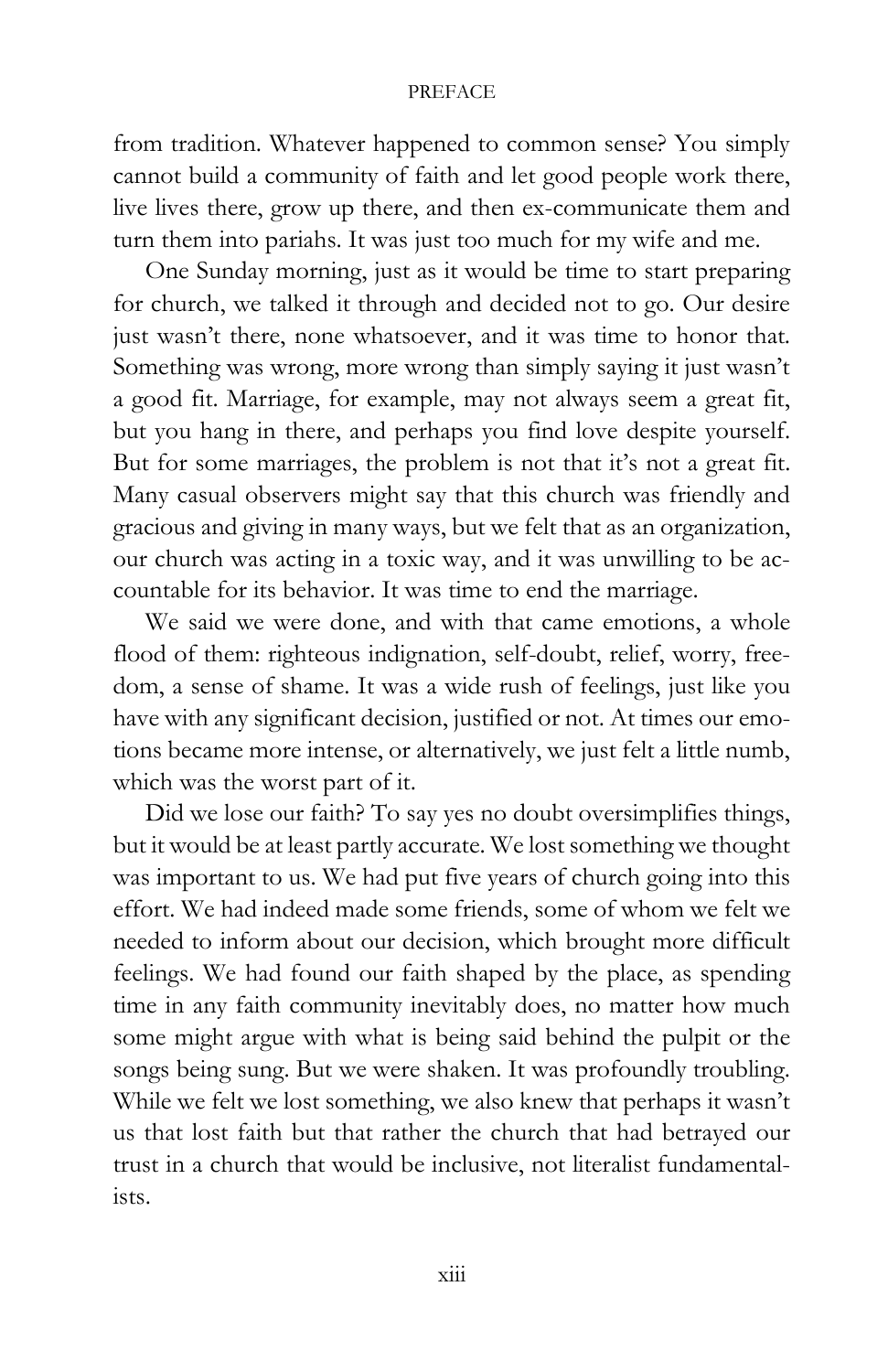What is more, I thought I was inoculated and immune to this happening again. I had taken precautions. I was equipped with a PhD. I knew what to do. Be involved yet independent. Be yourself, take initiative, and make things happen. Own it. Study and think for yourself.

Talk about clichés, here I was once again feeling isolated, lonely, and depressed. How did I screw this up so royally? How can I possibly be back at the beginning again, or maybe even a few steps back? Why did I drag my wife, who was raised Catholic, into this?

I had reasoned with myself that I could be around people who were in lower faith stages or did not have a religious studies degree, which was a dumb rationalization. Suddenly I was realizing that faith stages are no excuse for corporate discrimination. There is also the matter of common sense. I realized, had to realize, that no amount of wisdom and generosity and self-agency that I had achieved matters when such egregiousness happens right in front of you. These religious people acted the way they wanted to, or failed to act, and it was clear that they could not care less if I thought any different. Even with my conceptual understanding of what was going on, no amount of graciousness on my part was going to make any difference with these white, affluent, educated suburbanites who had created their tribe. I could see more clearly now just how entangled, how entrenched such abusive behavior is with a religious life that seems nice and kind and wonderful.

My wife and I will be fine. We are figuring things out, living in a dynamic fallow time. Where we will end up is unknown. What I do know is that we are not alone. One does not need to work hard to find the often-cited research of the undeniably growing number of "nones and dones," those who no longer claim a religious affiliation or even say they are no longer interested in religious life as we know it. If you do not want to look at the research, just ask any pastor or acknowledge in the churches around you that frequency of attendance is down compared to years gone by. We are all going through change, as we always have. What I also know is that the dynamics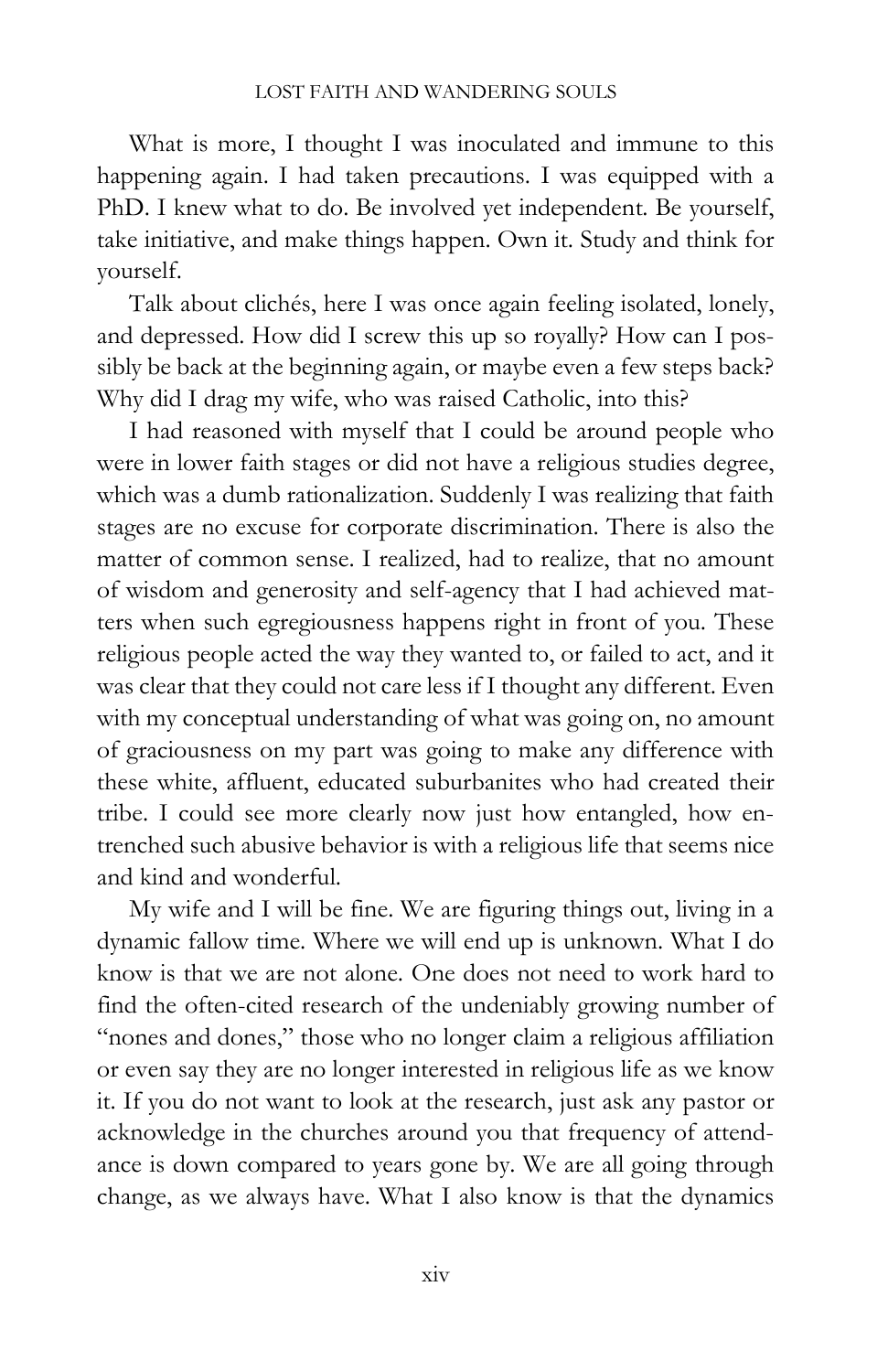#### PREFACE

discussed in the pages that follow still apply. They served me well the first time I lost faith, and they still apply now.

# A Way of Looking at Things

What follows is a way of looking at things, a hermeneutic of suspicion, a psychological interpretation. The language of psychoanalytic psychology presents not just a taxonomy, a breakdown and categorization of the stages of spiritual life. More than that, the language of psychoanalysis provides a participant-observer stance of watching carefully and being better aware of the things that motivate us. It looks beneath the surface. It does not take things at face value, but as representations for so much more—and what a beautiful thing that is. Whatever we are going through, it is packed with meaning. One thing signifies another, and so much of it is based on needs that must be met, identities that must be formed, group coherence that must be achieved.

Perhaps the greatest question of our time is whether we can find community, a place to recognize and be recognized. With so much breaking down in our religious institutions, people want to know what is next. Is it a return to church like we have known it, a reformulation and reformation of church, or is it possible that we will or can find sacred community in a way we've never experienced? So many of us think that we must find some new form of church that looks much like the old form. Yet the very presumption in that question may hold the key to understanding the nature of our problem.

When we lose our faith, our connection, we are indeed embarking on new ground. The loss of spiritual community might simply be a disruption, but a disruption that is bound to happen on the way to what is next. It is not necessarily a progression of theological reasoning, which is possibly how most people express this loss, but a problem with the larger social structure, like the seemingly impenetrable superstructure of white evangelicalism. The question is, how do we understand how hard it is to break free, and what do the healthy steps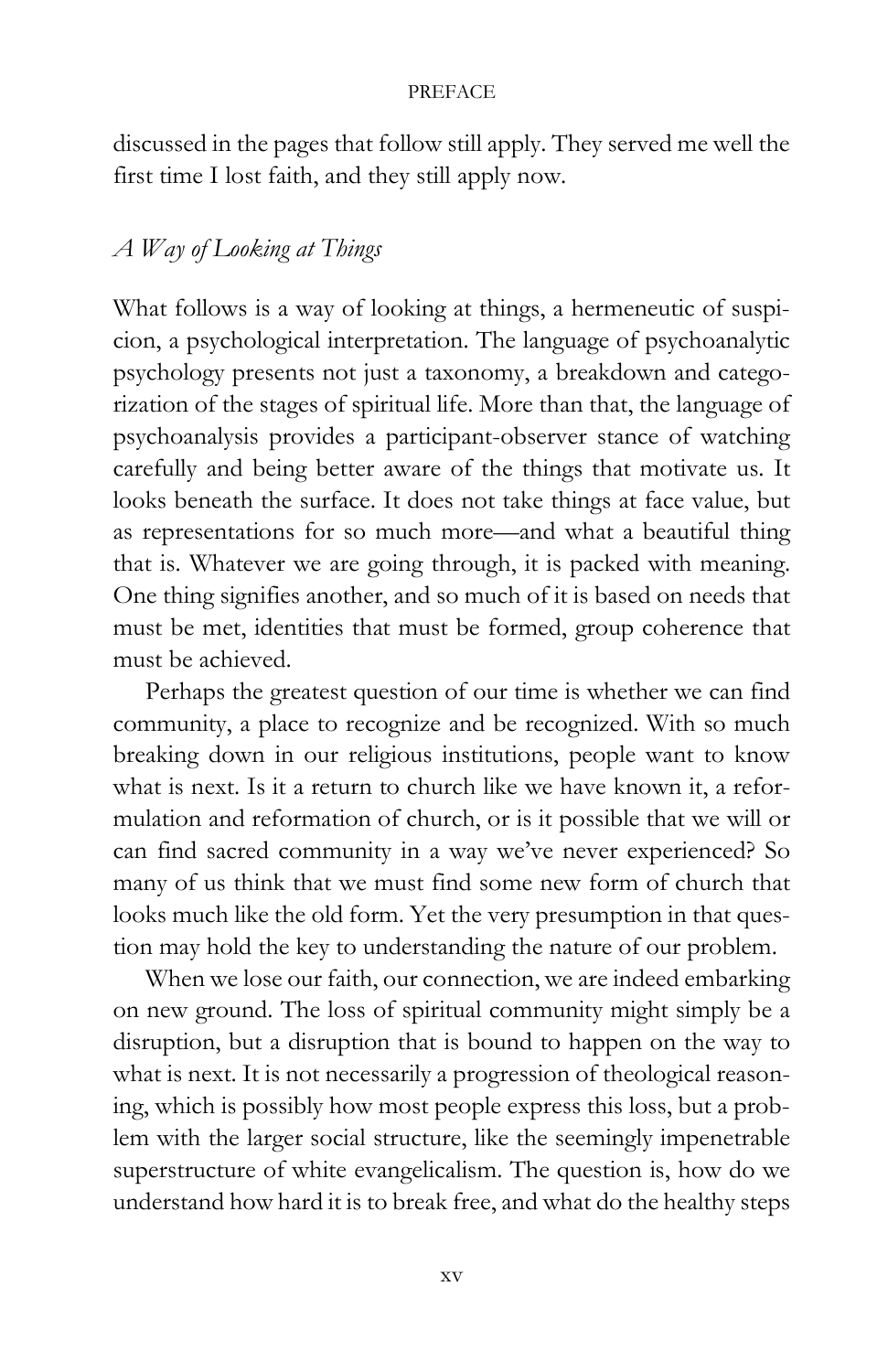look like, both for each of us individually but also for how we form the community we so desperately need?

A psychological understanding of religion can be helpful. Speaking purely psychologically, religion helps us find meaning and offers identity. It comprises symbols, beliefs, practices, and the corporate structures that codify and reinforce those things for the individual. Such a definition, for example, does not necessarily mean that religion is any of the multitude of denominations one may choose, especially in Protestant evangelicalism in the US. The sheer number of splintered denominations and churches—doing religion the "right" way—in this context itself lends credence to the idea that religion, psychologically speaking, can be many things. In other words, religion may, and perhaps more than not, be something that could be markedly different than what we think it is. Defining religion strictly in a psychological sense, therefore, opens the possibilities of different kinds of concrete expressions that we might call religious or spiritual.

Here is where an analytical, participant-observer point of view really kicks in, and here is where we can bring in a broader, sociological or a "psychosocial" point of view. For example, we might talk about how American religion is extraordinarily shaped by individualism (hence all the church splits), and how that individualism shapes any one person's identity, relationships, and presenting worries and anxieties. We might also talk about empirical sociological research that shows a quality of sadness in spiritual seekers, and by extension, that sadness is a defining characteristic of the religious self today. Or we could also talk historically about what I like to call "the great inward turn" of religion that happened as soon as Europeans left their homeland in search of religious freedom. Arguably, we've been losing our religion since the days we came to America, constantly seeking, relying on ourselves, sometimes just surviving, never really able to form real community.

How, for example, do a people embedded in a culture of the individualistic, sacred self, who have institutionalized an inward spiritual life, properly mourn the loss of religion and spiritual community? Do we really "go back" to faith? How do we find trust

xvi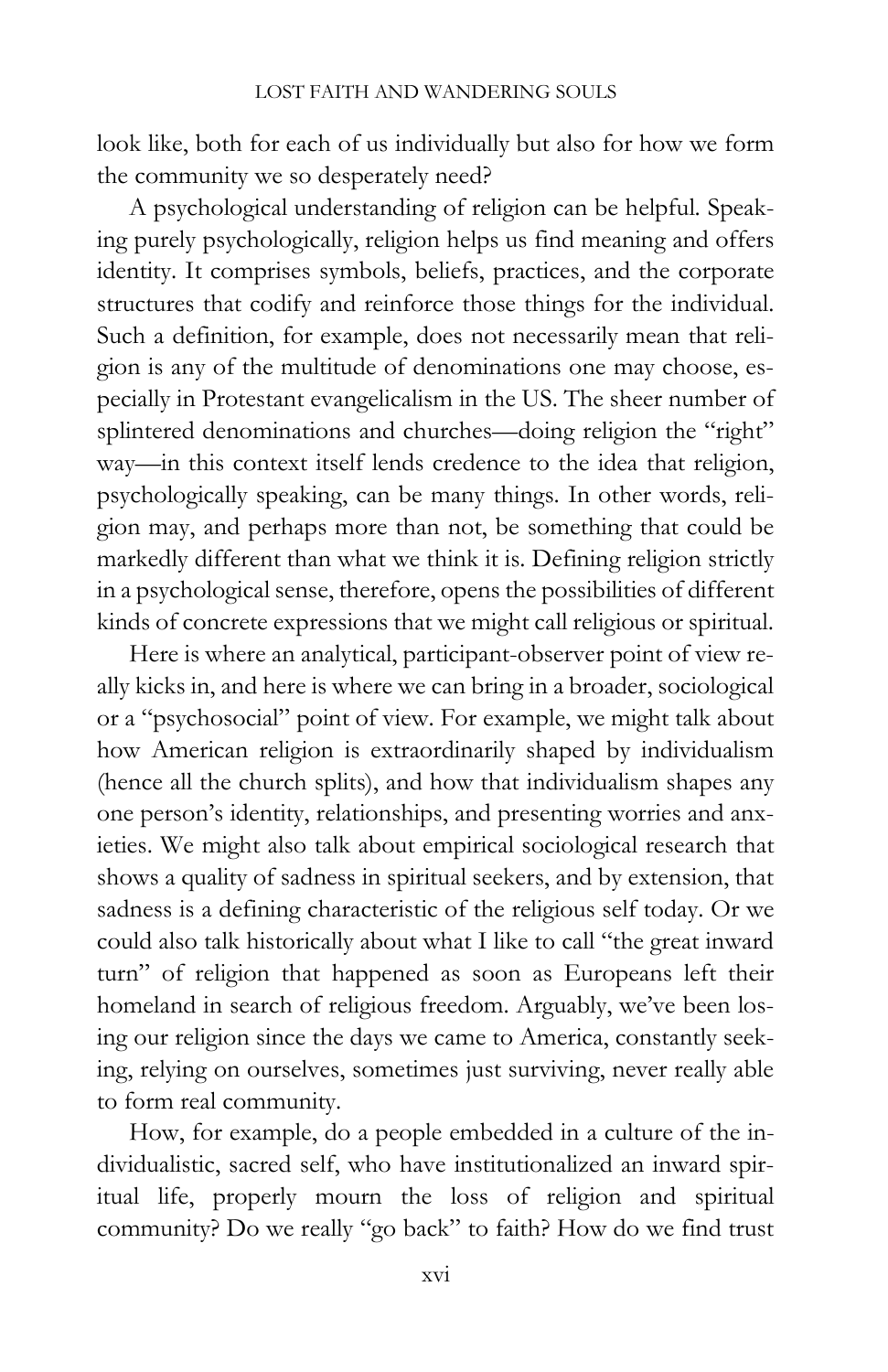#### PREFACE

and faith in our worldviews again, without the structures we are accustomed to? The task of our time is to redefine what it means to be religious, to have healthy symbols of ultimacy shared in community. It is a monumental task, but also a dynamic one and at times exciting.

There is no doubt that this exploration showed me some of the keys to finding our way to once again trusting in ultimate symbols, even in community. One of those keys is learning how to own your faith, take responsibility for it, and to slough off heavy-handed high achievers. Then to take what you own and show up in community and discover a sense of play with others. I thought that I could apply these ideas, even if sometimes the "others" were not necessarily playing fair at times. I thought I could accept that. Instead, I found out that the faith community I was in not only did not play fair, but it also was downright hostile. Play cannot happen in that kind of environment.

What I found out, eventually, was that you could put yourself in a new situation, a new playing field, and you might convince yourself that it is a healthy environment (the evangelical church mentioned above did allow women pastors, for example). You could get pulled in and form some friendships and attachments, but then realize just how conditional it was. You also realize that you were seen in a way that was not the full you. The environment could not hold all of you. To be true to yourself, to allow all your theological thinking, your religious experience, and any new experimentation meant that you were going to have to hide. And I could not hide any longer and abide by what was wrong. I felt bad that I was involved. I felt like I led those people along, but also realize they led me along, that we were leading each other along.

All that to say is that there are principles in this book of what a healthy faith looks like, especially in the context of overcoming unhealthy faith. But just because you learn them, it does not mean it will be easy. In a way, that's the whole point. It will be messy, even potentially traumatic. There's no reason to put up with that, and yet when you do try to participate in community, it can happen again. What I hope will become evident is that you can always find a good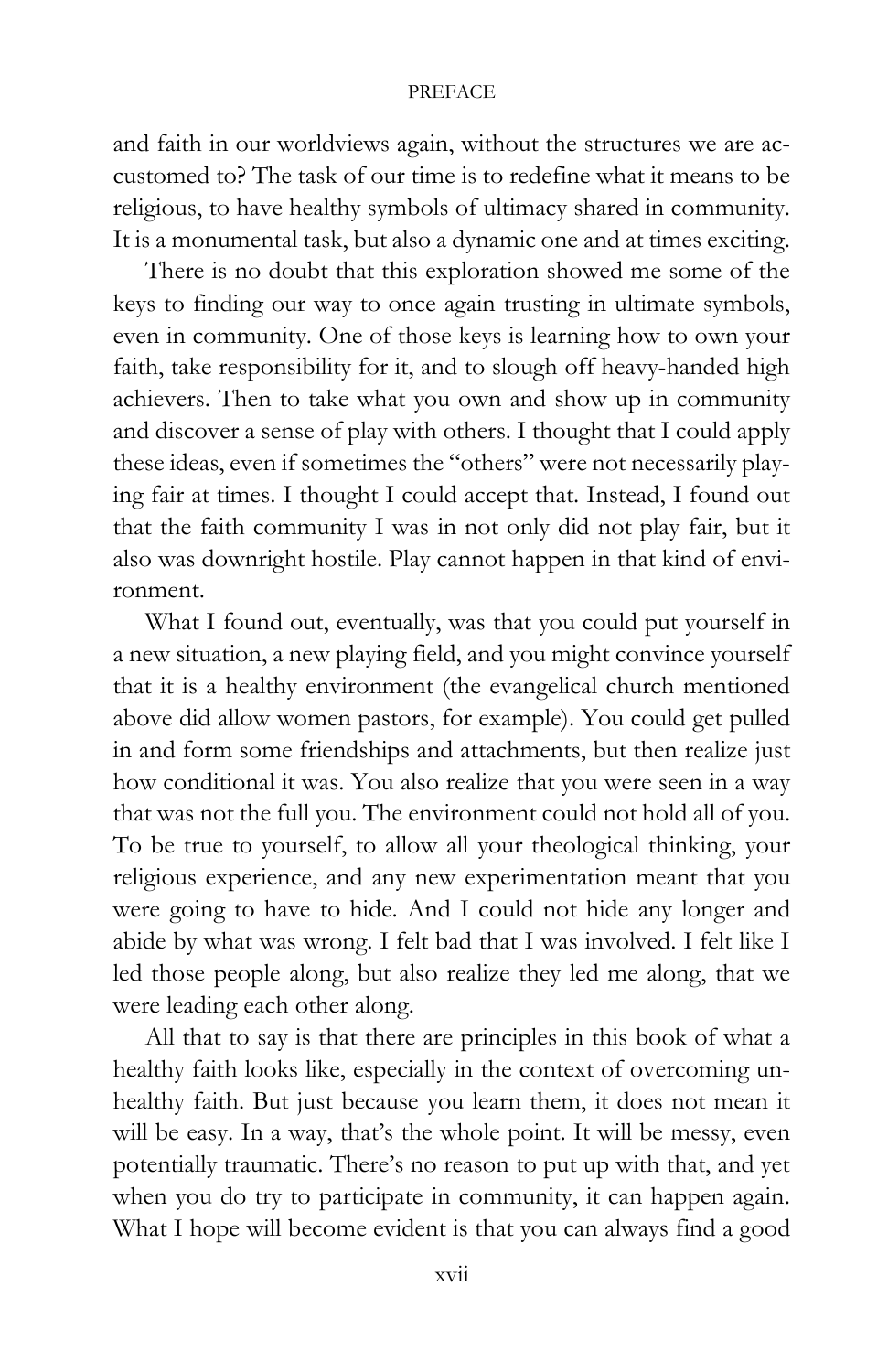game, a place to be careful but to try to play along. That's the only way you are going to make progress. Try to find a safe space (and I'm not necessarily talking about a church), and be ready to lose at faith again and again.

The foregoing introduction will explain what is to come throughout this book. There is a lot of background discussion summarizing sociological research, psychological stages of faith, and the basic psychoanalytic stance toward religion. Then there is a prolonged exploration in the psychoanalytic theory that pertains to loss of religion, what can be called mourning religion. The theoretical sections can be demanding and perhaps at times presuming some background in psychology, psychoanalytic theory, and sociology. Hopefully, the theory is not so hard to follow and the jargon not too overwhelming, and hopefully it holds a certain evocative nature for putting a language to the religious identity crisis so many of us feel. And as mentioned above, some of this thinking simply cultivates a discipline of common sense, or reason, and a way of looking at things under the surface. I would also recommend to the reader not to miss the biographical analysis in Part II, as that is where the theory is applied, and the interpretive, analytical stance goes into action.

David Morris, January 2022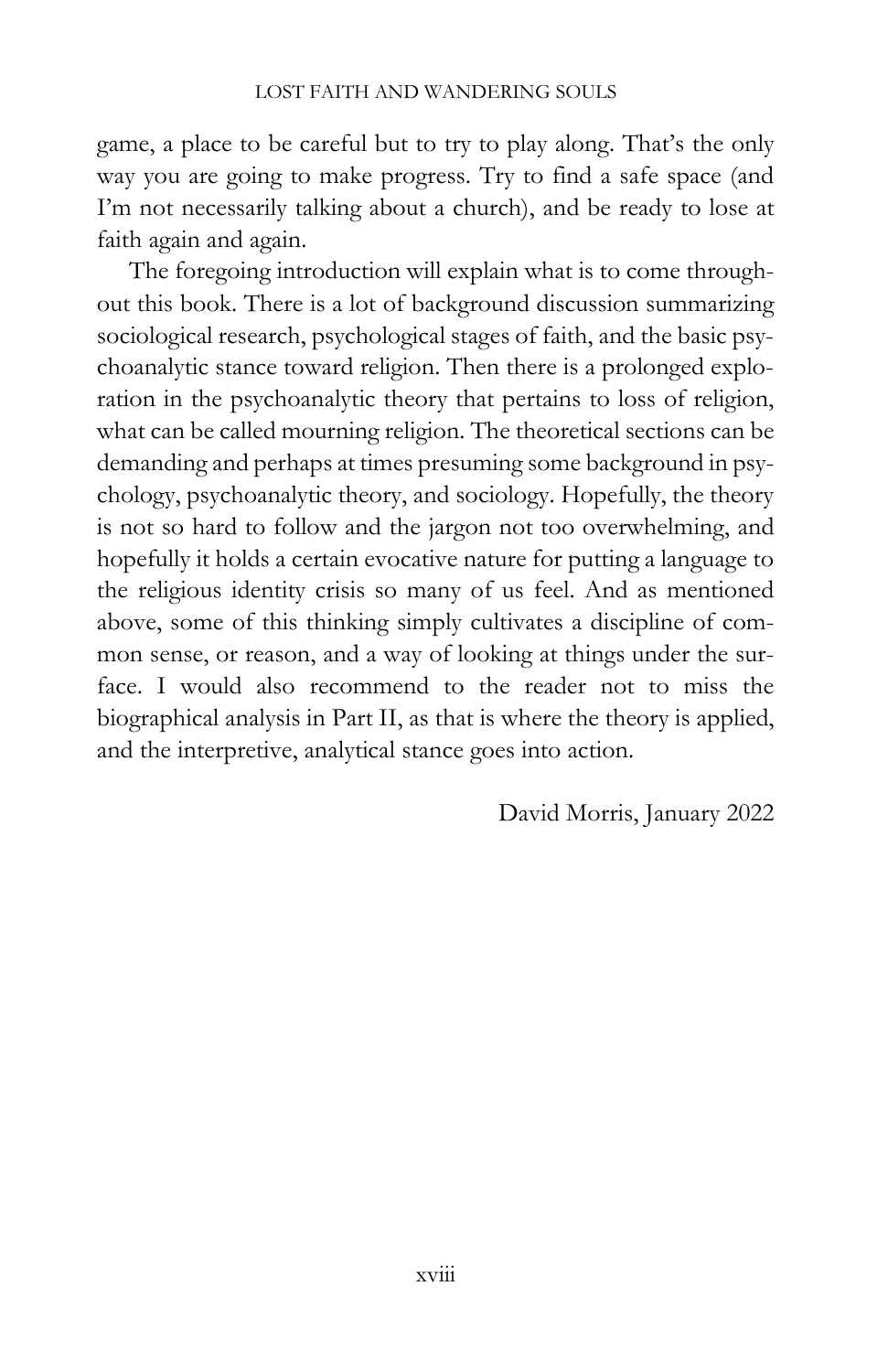# Introduction

## The Faith Crisis in Our Time

THROUGHOUT THE LIFE of someone in the United States, religious experience seems like a perpetual game of Twister—you're always trying to find some new additional spot to stand on and keep yourself from falling. Alternatively, you just don't play the game, worried you might lose. Either way, it's not easy. Social upheaval, economic fluctuation, a free-flowing world of ideas, and increasing cultural diversity make it no simple matter. It is difficult to form attachments to beliefs and rituals that motivate and bring people together. Change, not stability, rules the day. It is part of our religious DNA.

Our spiritual instability is so common that many of us may wake any morning, like a Sunday morning, and our trust in religion is no longer there, we have simply lost our grip on it, or we work even harder to grasp it more tightly. We have trouble defining spiritual practice, giving it a name, and having it remain something solid that we can share with others. Observe for example the growth of generic, nondenominational Protestant churches in recent decades. Isn't there within this movement an unwanted compromise with passive spectatorhood and a corresponding lack of community or feeling of belonging? Aren't there difficulties in agreeing upon compelling sacred objects, resulting in the big box church experience?

The fluid, seemingly shapeless features of religion, especially of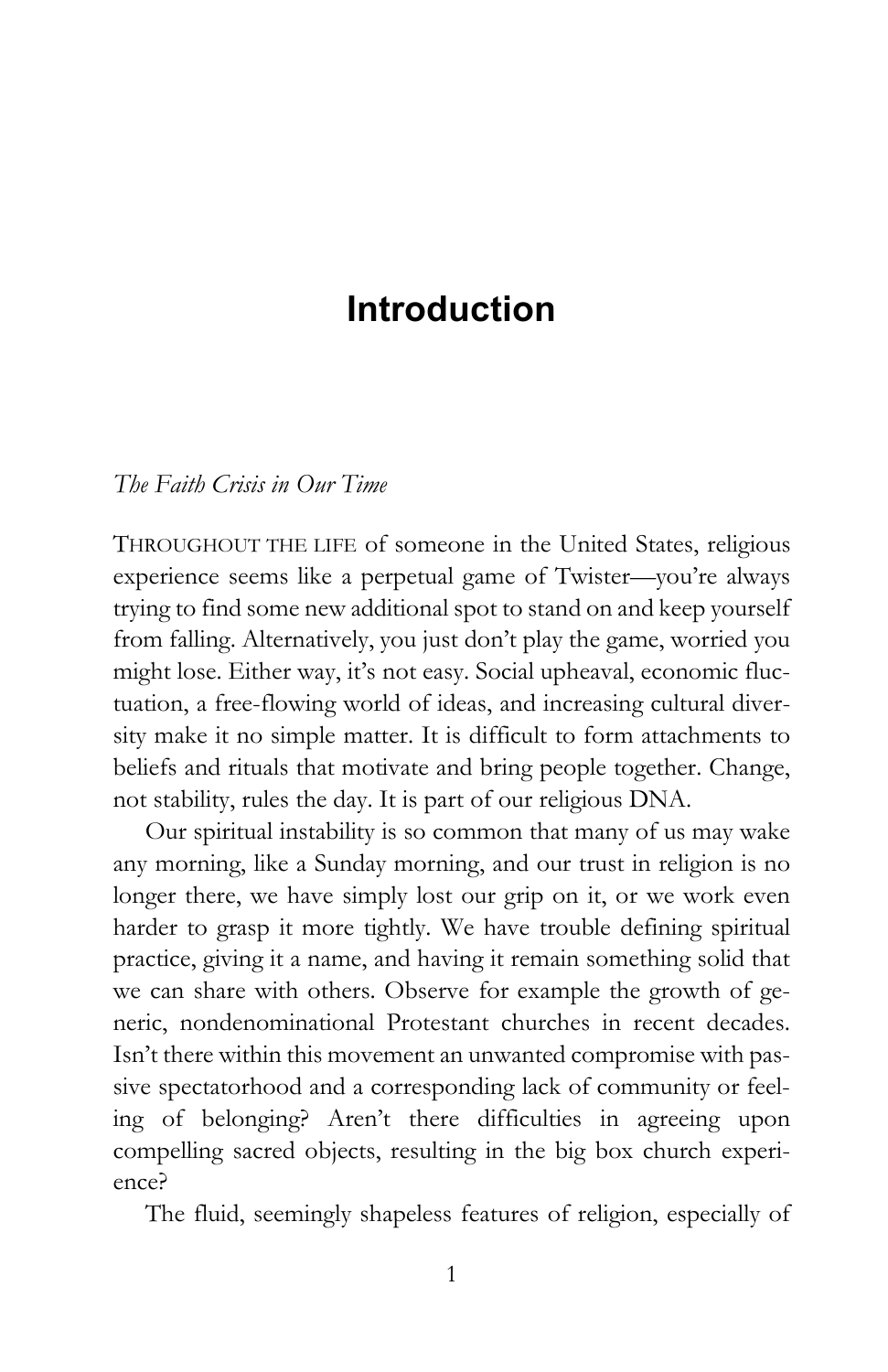late twentieth and early twenty-first century Christianity in the United States, create what seems to be a difficult challenge to the ways in which we accumulate experience and knowledge of religion. Churches attempt to respond to this challenge but may miss the root causes. Whether the task is beefing up attendance in an ailing, urban mainline church or starting a new "seeker sensitive" megachurch in the suburbs, elusive obstacles lie in the way and the process seems slow if not impossible. A new and improved Sunday morning service or a clever way to repackage a set of doctrines can sometimes seem no more than mere marketing or emotionalism and fail to address the deeper dynamics that keep us always on our toes trying to figure things out.

There indeed are deeper dynamics at work, often hidden from view. Briefly stated, this book is about the overlooked interplay of psychological and social dynamics in the individual journey of faith. Such dynamics are always, always playing a role in how we create and interact with the formal structures of religion, such as its various theologies, symbolisms, and structures. Sometimes God the Father, for example, is far more your real-life father than you've ever possibly acknowledged.

So just what may we say about the individual experience of religion? What is its depth, scope, and power? When does it begin, how strong is its hold, and what effect do its beginnings have on later religious life? What are the consequences of an experience gone wrong? Before answering these questions, let's be reminded, because it is so easy to sweep it under the rug, of the affecting and influential force of the individual experience of religion.

## The Power and Influence of Individual Experience

Exposure to religious symbols and religious community, begins in the very early months and years of life. Even the experiences of how a child is handled, greeted, dressed, taught, and developed in relation to a sacred community should, in and of themselves, be inspiration enough for us to undertake careful examination of the lasting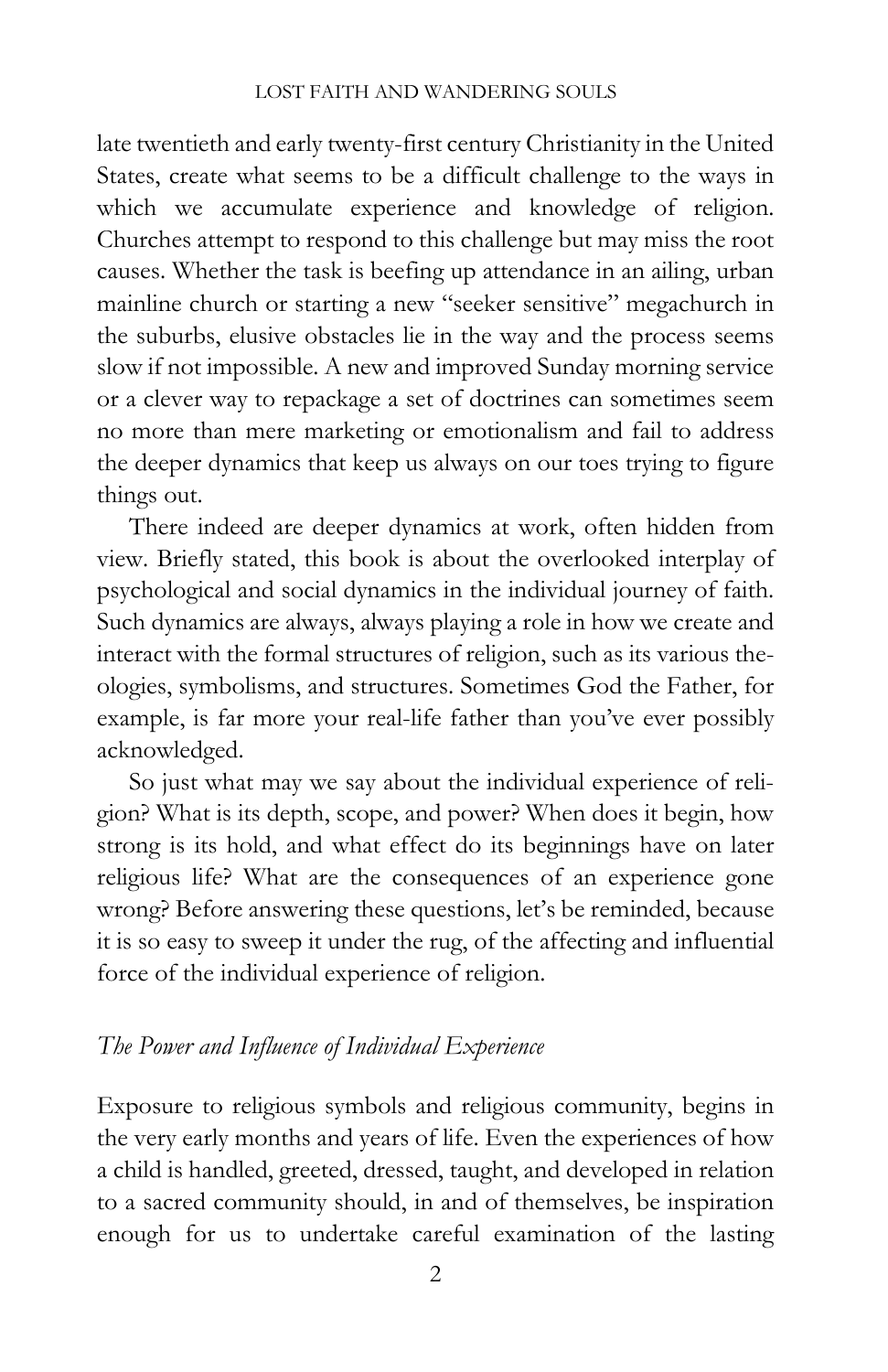developmental effect of religious life. These experiences always remain a part of the individual, regardless of whether he or she still participates in that tradition or believes in its creeds.

Kate Young Caley, in her memoir The House Where the Hardest Things Happened, describes a scene from her childhood when she attended the First Church of God in Moultonborough, New Hampshire. She recalls one day when the pastor, Brother Munroe, was preaching with tears in his eyes a message about the importance of the Bible, and how important it ought to be for every Christian:

Then he is shouting to us, "And if you don't feel this way, then you might as well throw the whole thing out the window right now!" And as he says the words he flings his Bible out into the congregation toward the window where Althea Buckley always sits.

Maybe it is only my imagination, but the Bible seems within inches of hitting me in the face as it flies by. I wait for the smashing of glass at the window, but there is none. Brother Munroe had tied a rope around his Bible, and just as it is about to smash windowpanes he jerks the rope and whips the Bible back to him like a cowboy in a movie.

Thirty-five years later, that sermon illustration is still working its message in me. Part of the message I keep with me is that things can happen in a church you'll never be able to forget.<sup>1</sup>

How is it that this experience has stayed with Caley through all those years? Her memoir lets the reader know that it is memories like these that motivate her to discover a new and different connection to religious life.

Getting beyond an outsized childhood experience with religion may be possible, but to discover a new way of connecting to it as an adult can often be fraught with difficulty. Facing one's symbols of ultimacy means dealing with far-reaching and potent matters. Bestselling author Kathleen Norris describes how she came from a "thoroughly Protestant" background, but during her young adult years fell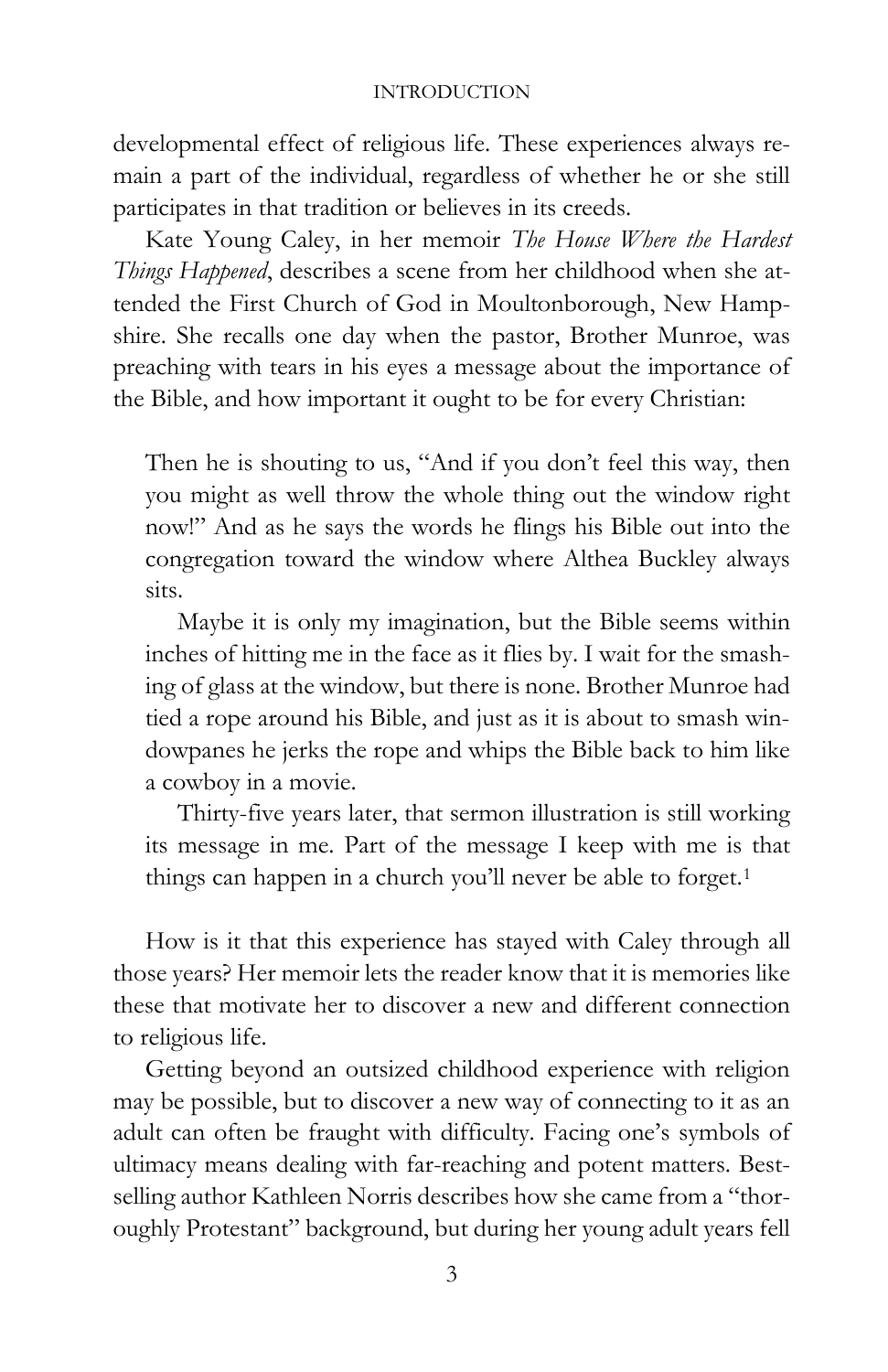#### LOST FAITH AND WANDERING SOULS

away and became disillusioned. Nearing middle age, she made attempts to return, but reconciling herself with the symbols, people, and practices of her religion was not easy:

When I first began going to church, I was enormously self-conscious and for a long time couldn't escape the feeling that I didn't belong there. . . . My attempts to worship with others on Sunday mornings would trigger a depression lasting for days. . . . Gradually, over several years of fits and starts, I was finally able to feel that I was part of a worshiping congregation. But I still had a tenuous hold on belief, and any number of powerful words I might encounter during church—commandments, creeds, resurrection—could send me reeling.<sup>2</sup>

As we hear in Norris's narrative, a falling away from a religious community involves forces that go well beyond any sort of rebellious wanderlust or young adult experimentation. Something in her religious life apparently went so wrong, was so unfortunately mishandled and misguided, that she had great emotional difficulty, marked by a visceral, physiological power, which made it nearly impossible to set foot in a church at all. Again, one might suggest that such a physical reaction to reapproaching one's religious tradition may be a normal response in the life cycle of faith, but to do so would be to underestimate the power of memory or the experience of personal and collective history.

Karen Armstrong, who has authored books on religion for general audiences, says her memoir The Spiral Staircase was written as an attempt to accept that she could not, no matter how hard she tried, ignore that she had spent several formative years, beginning at age seventeen, in a convent preparing for life as a nun. This book was not her first attempt at spiritual memoir; in fact, it was her third. Her first, Through the Narrow Gate, offered insight into the challenges of her life as a young novice.<sup>3</sup> Her second, Beginning the World, was meant to show unequivocally how she had left the convent both physically and spiritually, had completely severed her connection with the rigid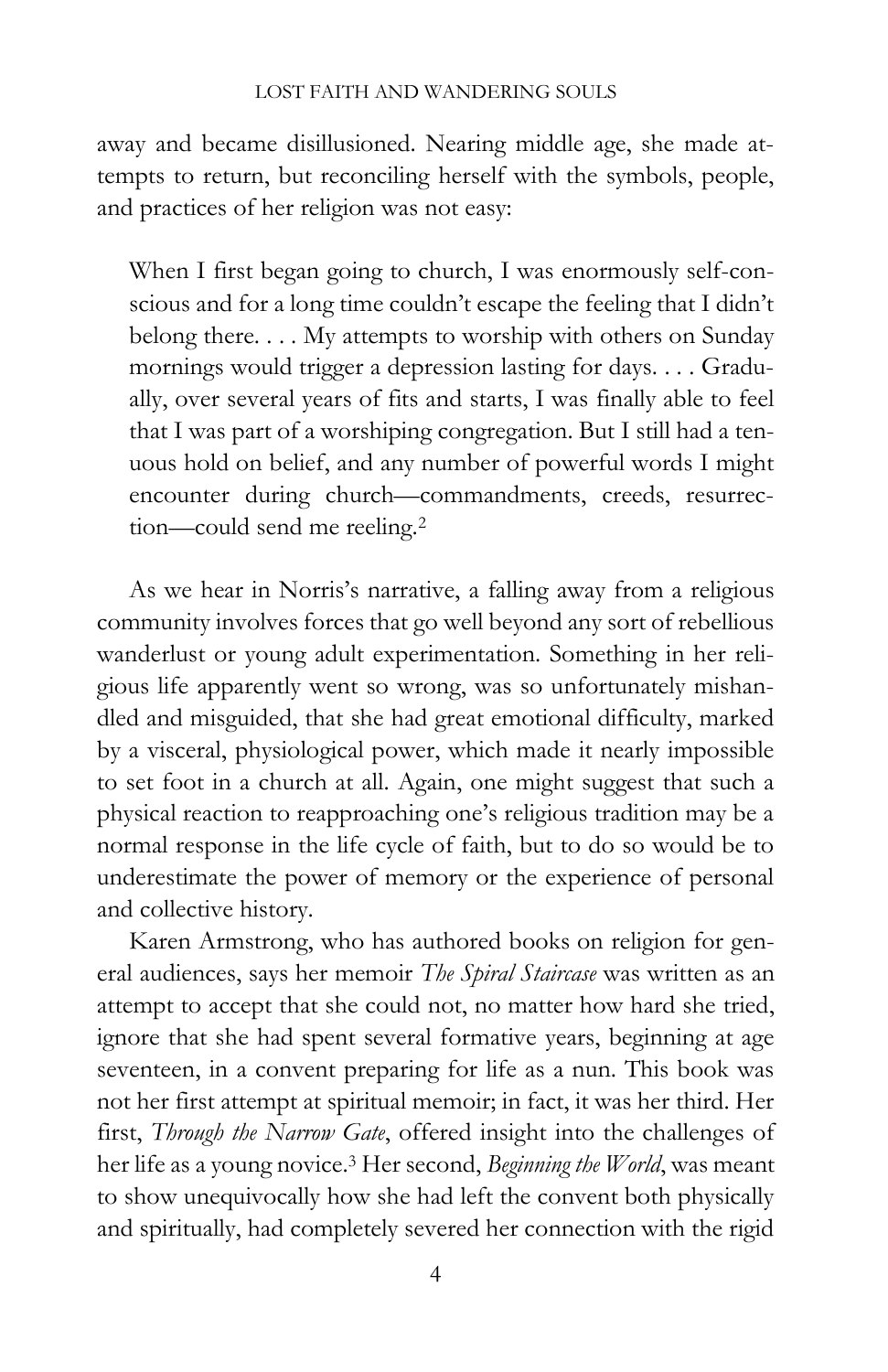and stultifying experiences there, become a new person, and embraced life in the freedom of the 1960s and early 1970s.4 Armstrong tells us that The Spiral Staircase was written to correct the hasty conclusions of earlier writing, as she had come to realize that she could no longer extricate herself completely from nor deny the intense experiences of the convent:

I have never managed to fully integrate with "the world," although I have certainly tried to do so. Despite my best endeavors, I have in several important ways remained an outsider. I was much closer to the truth at the end of Through the Narrow Gate, when I predicted that in some sense I would be a nun all my life.<sup>5</sup>

[B]eing a nun at that time was not like training to be a teacher or a broadcaster or a doctor, where you learn a skill but your deepest self remains—and personal life remains intact and unaffected. This training was meant to be a conditioning, a conditioning that was designed to last a lifetime, and it did. And when I left the convent, I did not know how to live without these structures. I felt the whole tenor of my life had changed, and yet I was still the same. I was still basically a nun, but in secular clothes, and I needed to train myself to become a secular as rigorously as I had trained myself to become a nun.<sup>6</sup>

In The Spiral Staircase, Armstrong seems to be doing important psychological work. With a tragic but hopeful tone, she lays claim to a past that possesses her. By doing so she seems to come closer to something true and genuine about herself that allows her to both incorporate the past and meaningfully pursue the future, regardless of whether she had shed her religious clothing and could call herself a "secular."

While Caley, Norris, and Armstrong have their struggles, for others, the damage of a religious background is so profound, so insipid and abusive, one must wonder that the *only* appropriate response is complete and permanent rejection. In her memoir of growing up in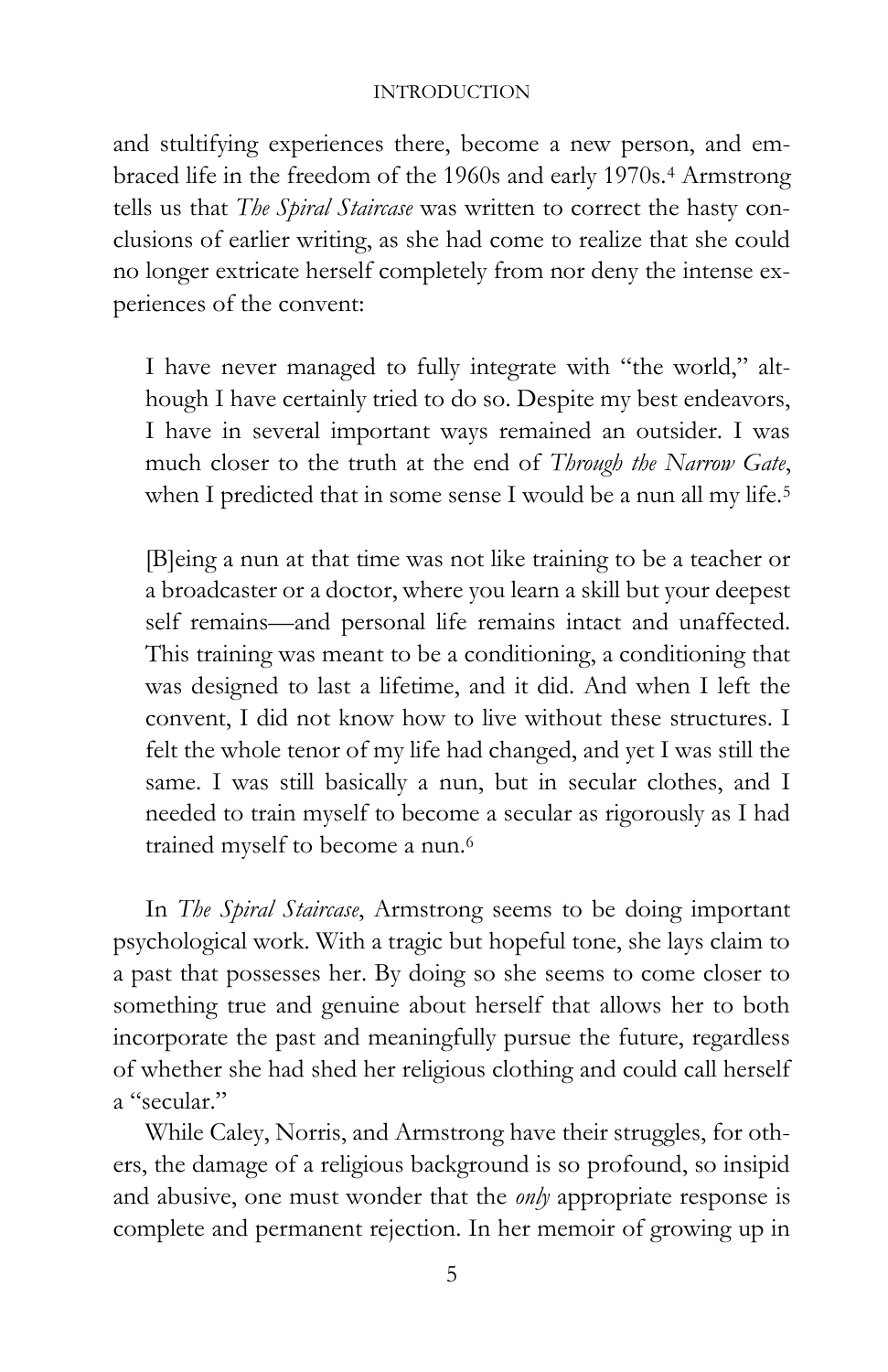#### LOST FAITH AND WANDERING SOULS

a fundamentalist and racist community, Julia Sheeres describes the emotional austerity of her parents, especially her father, who was prone to fits of rage and violence, often directed at her African American brothers, two boys adopted by the family in the name of Christian duty. Sheeres, along with one of her brothers, was sent by these parents to a Christian reform school in the Dominican Republic, where she was subjected to still more verbal and emotional abuse. Her memoir is rife with bitterness and indignation, yet also with a certain strength, direct engagement, and active interest in the troubles that haunt her:

Having been brainwashed from birth as a Calvinist, it took me years to shake my religion entirely. . . . I lost my religion by degrees. The first step was witnessing the hypocrisy of Christians around me when I was a child. The second was escaping the rigid subculture I grew up in and meeting secular folks who were much more moral and trustworthy than the Christians I was told to revere.<sup>7</sup>

Sheeres had to divorce morality from the religion that she knew, even from the image of the parents who raised her, to rediscover it in the everyday people around her. A story like Sheeres's leaves us with the question of whether the rediscovery of faith and the symbols that represent it occurs outside what is conventionally considered religion.

It would be easy for some, in evaluating stories like these of those who have fallen away from a community of shared faith, to put focus on "sin," that is, individual failures to follow specific religious doctrines and practices. My focus here, however, will be to avoid observations from within a religious framework, and to take a more empirical, pragmatic mindset. What can we see that can be named in the individual experience of the sacred, including all that works in its favor and all that does not?

What must not be overlooked, for example, is not only personal experiences but also the broadest social factors of contemporary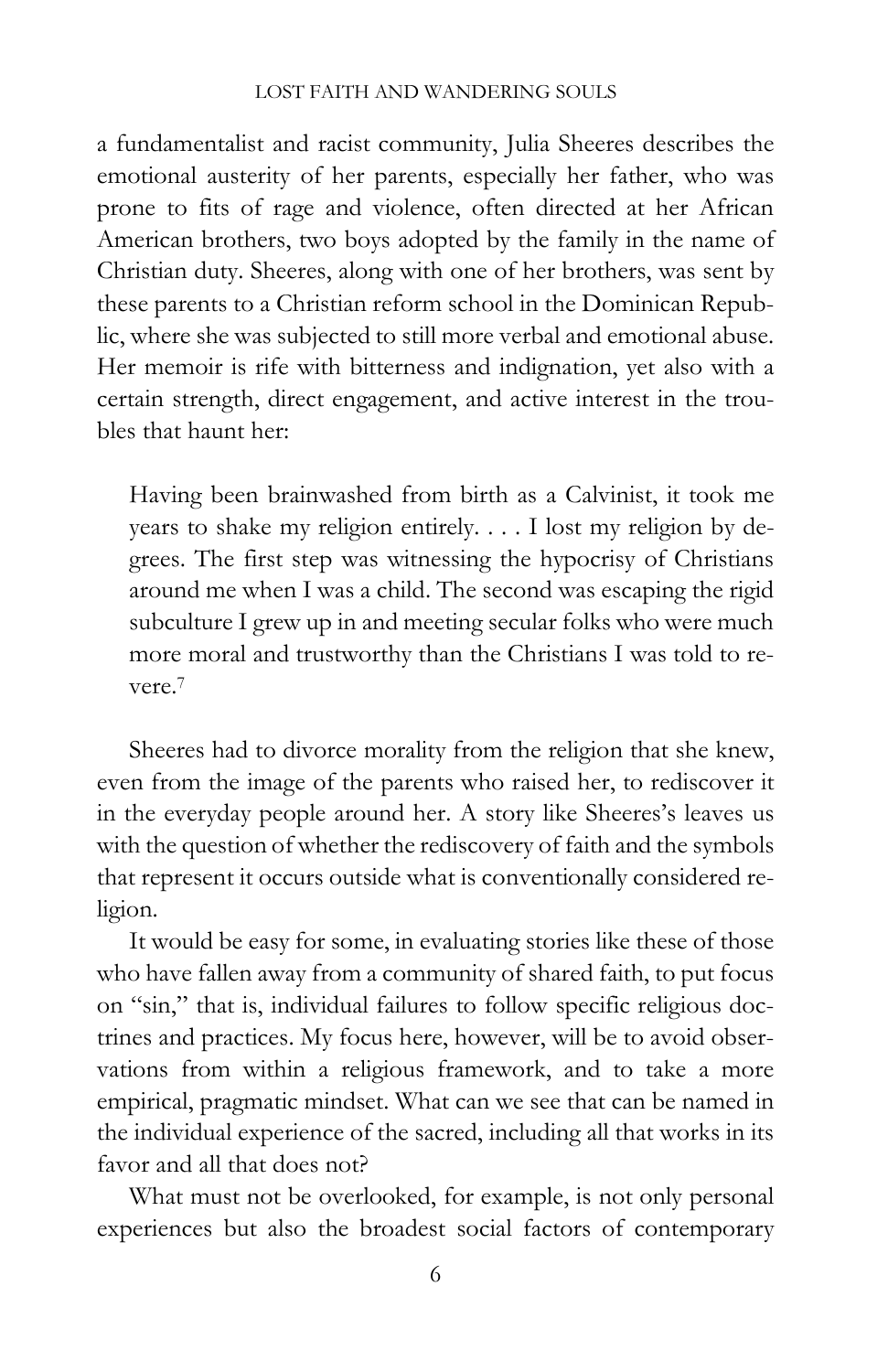living. In other words, religion is not experienced in isolation—in fact, it is far more socially determined than we realize. Gen-X writer Douglas Coupland, in his collection of short stories, Life After God, provides a glimmer of the broad scope of society that impacts the individual sense of the sacred. He writes with an allegorical nostalgia about growing up as "children of pioneers" in a world of suburban affluence and apathy, and the milieu of contemptuousness that it breeds, including a cynicism toward all things religious. He relays a sense of faith lost that encapsulates so much of what is working against the strivings for gritty, life-giving coherence, and a religion that holds it all together:

I think there was a tradeoff somewhere along the line. I think the price we paid for our golden life was an inability to fully believe in love; instead we gained an irony that scorched everything it touched. And I wondered if this irony is the price we paid for the loss of God.

But then I must remind myself we are living creatures—we have religious impulses—we *must*—and yet into what cracks do these impulses flow in a world without religion? It is something I think about every day. Sometimes it is the only thing I should be thinking about.<sup>8</sup>

As we see in these snippets, religion motivates powerfully. Religious tradition connects individuals to a cause so great that it has to do with the very creation, control, definition, and destiny of their lives. No amount of scientific discovery, commercial success, or satisfaction of physical desires can equal the psychological and social dynamism of religious symbolism. Nothing better inspires or destroys the individual's basic faith and trust in the world, and their connection to community, than the way we use symbols to express ourselves.

So when something goes awry in the life of faith, it is no wonder that it can easily turn into something of great personal cost. When we fail to discover hope despite each new challenge, and when those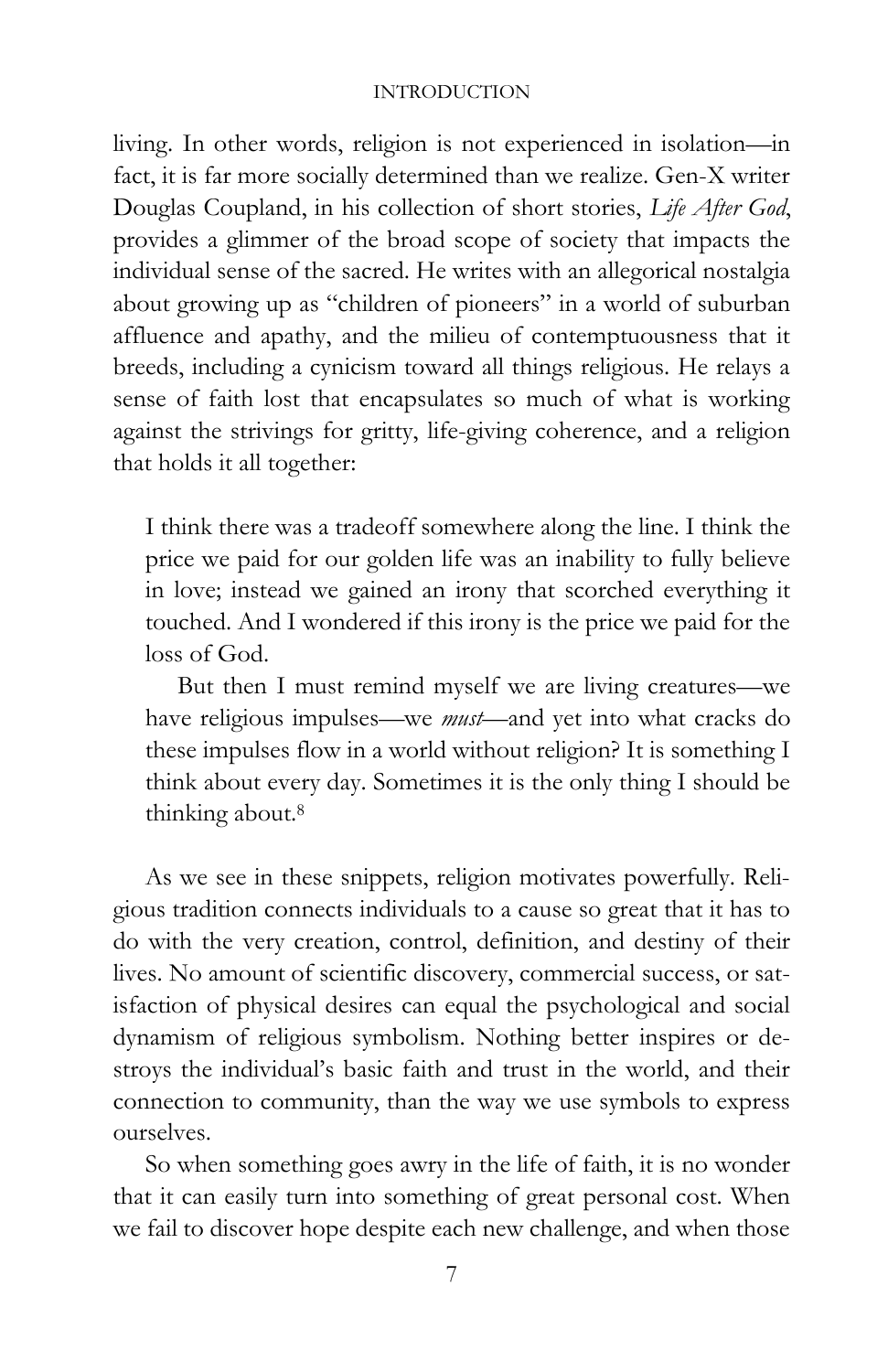#### LOST FAITH AND WANDERING SOULS

around us fail to nurture and encourage our relationship to ultimate symbols and community, we fall deeply into despair. Unfortunately, such despair is often kept secret, or it is difficult to find words to describe it. When things are not working out the way they are supposed to, no one wants to talk about it. When doubts, misgivings, or even simple questions arise, there is a natural tendency to dodge them. Instead of dealing with these feelings, one invests energy in distraction, turns inward, or alternatively adopts a belligerent stance. All those things may be necessary, but eventually the motivating unmet needs cannot be avoided altogether, not brought to light. Even in academic research, it can be said that the role of doubt is seldom given its due. Yet it may be that only through understanding this doubt and despair that we will document the spark of religious imagination, the process of spiritual creativity, and the signs of new growth.

## Problem and Thesis

The argument I will make works with the assumption that Christianity in the United States today is in a time of change, and that it is always changing just as social constructions of life are always changing. Within that change it is reasonable to assume that some individuals become lost and even suffer at the hands of traditions or situations that adapt poorly to change. Yet, after losing their way and leaving organized religion, certain individuals find their way back, or forward. While a thorough review of the sociological data regarding church attendance trends and patterns is beyond the scope of this book, it is safe to surmise, from the narratives sampled above, that the personal journey of faith in our time—that is, the individual's experiences with religion in the US—can be fraught with struggle, some of which seems to go so far as to cause psychological damage. If we hold the above assumption to be true, at least in degrees, the fundamental question is this: how are individuals able to respond to the challenges of our time and rediscover and reclaim a powerful, life-shaping connection to sacred objects and symbols?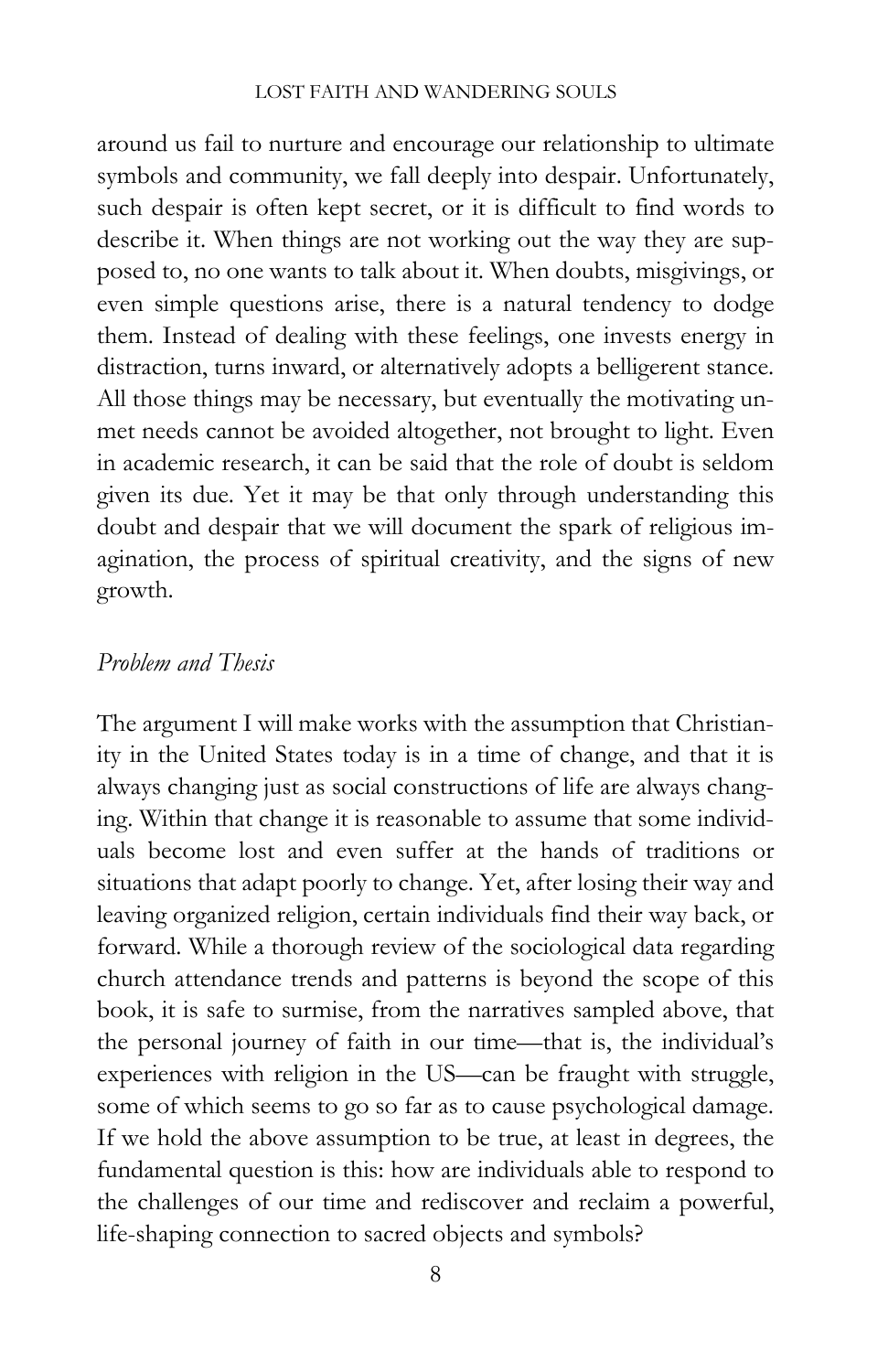Most research that analyzes the spiritual journey today seems either unwilling or ill-equipped to recognize the suffering associated with religious identity loss and spiritual amorphousness. We find that the struggles of those who have abandoned their religious identity, and yet have made gains in discovering a new one, are analyzed through two basic lenses. On the one hand, developmental, cognitive psychological theory—probably the easiest way to understand it tells us that people are working their way through known stages of personal development, or in other words, are merely making a journey of faith that has been true for all time and in all places. Each person strives toward a point where cumulative life experience and emotional growth can enable progression toward a more universalized and deepened religious understanding. On the other hand, sociological studies tell us that individuals falling away from religion join the many for whom the religious identity handed them has lost its relevance in today's mobile world, especially among the highly educated, and they return to church because marriage, children, and greater social participation enter the picture. While both approaches bring important insights, they are incomplete evaluations of the fluctuations in faith, neglect the component of the inner emotional life, and especially overlook the effect of religious trauma.

What is often missing is an in-depth understanding of how internal life impacts the coming into relation with social constructions of trust and faith. Why, for example, do people become angry with God or religious leaders, or conversely, why does it drive them to depression? Why are these struggles so difficult and why do they take so long? What can we learn from those who have overcome the feelings they associate with their past religious experience? Do people follow a neat pattern of faith development, or do they grow and mature in some ways while remaining immature in others? What role does trauma play, either on the familial level, or as well on the broadest possible social level? Although there have been a number of churchfocused investigations to explain why people leave faith, few go further than applying some combination of the sociological or cognitive-developmental approaches.9 It can even seem like they are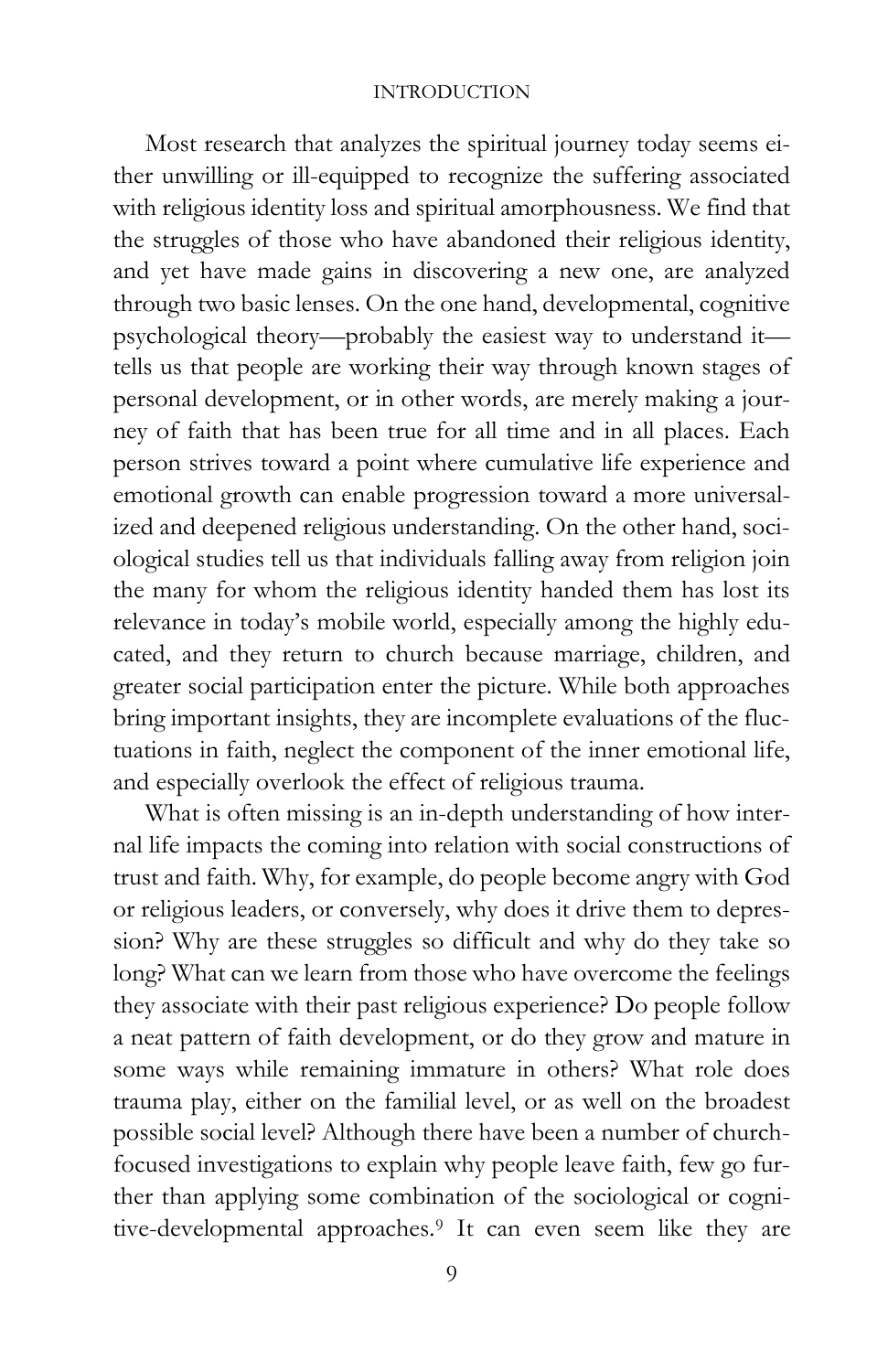purposely avoiding something.

To grapple with these enduring questions, we must delve into the hidden aspects of individual narrative and explore an interpretive theory that makes it possible to reveal that narrative. Without such an approach, we are at a loss to recommend action that can encourage understanding, healing, and growth.

I propose that to complete the picture of analyzing the individual experience of religion in our time—characterized by dislocation, separation, and trauma—we need to draw insights from psychoanalytic process and theory. I argue that by turning to psychoanalytic psychology as both a theoretical and research tool we can better understand the process of leaving and then returning to a participatory faith. In particular, the application of what we know about the role of religion in psychic life, knowledge taken from the psychoanalytic concepts of mourning, object relations, and creativity, will help shed new light on personal crises of faith. I will offer observations on those who have "fallen away" from their religious tradition, experienced a time of fallowness, and yet made certain gains in overcoming the past and creating the possibility for a future in community. I will demonstrate that the return journey to a community of shared faith is not limited solely to a denouement of youthful wanderlust or stage growth, but also involves a lifelong psychological process of finding freedom from disillusionment and the freedom for discovery.

In Part I, chapter one will begin by surveying the sociological research surrounding the topic of the faith journey in contemporary society. Social analysis has been the primary lens through which academicians have analyzed changes in faith participation over time. Surveying the basic findings in this area will accomplish the twofold purpose of drawing the social context of the individual response to religion in our time and suggesting avenues for new research, namely, a stronger focus on psychological experience. Chapter two will take a somewhat intermediary step toward the individual by summarizing studies that draw on a sociological, psychological, and historical approach to the experience of the sacred in our time. It is here that the assertion of the role of dislocation and loss finds its strongest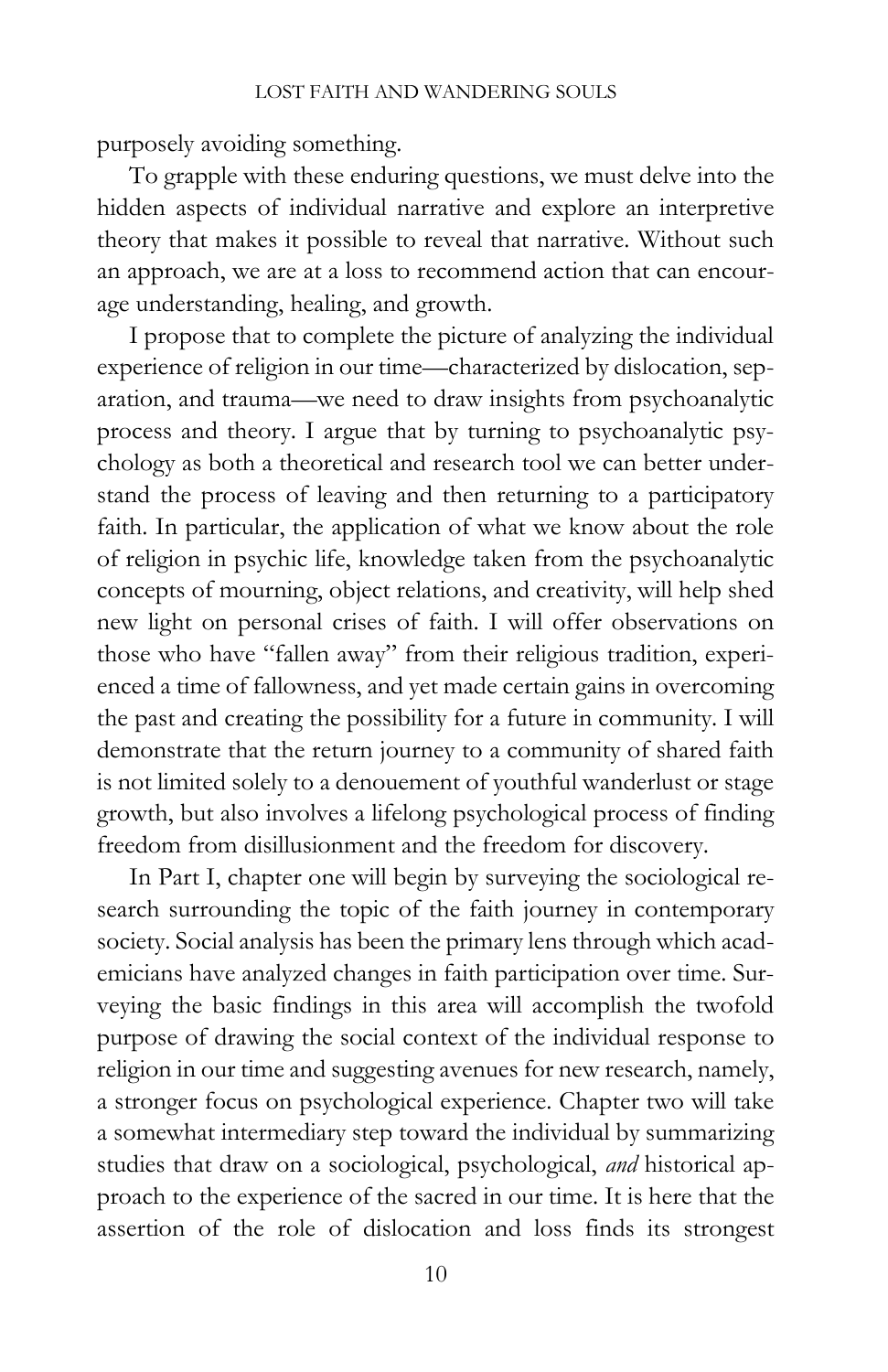expression. I will show that the loss in any one individual is connected to factors that reach far beyond a snapshot of localized experience and, moreover, demonstrate that overcoming a loss of faith means overcoming these larger factors.

Having drawn the broader context of the challenges to the life of faith in our time, chapter three will offer an analysis of faith stage theory in the widely used work of James Fowler. Like social analysis, cognitive developmental faith-stage theory is another common response when questions of transitions of faith arise. While Fowler's research adeptly describes the structural progression of religion, and helps us understand that, regardless of social contexts, individuals as they mature psychologically will inevitably have different needs and outlooks, I will show that this research has little to offer in terms of understanding the pathology that arises as a response to existential loss and widespread trauma. What is needed, instead, is a language that can help us approximate how individuals experience and then respond to both their personal history as well as the broader changes in society and culture.

To begin that discussion, however, we must first lay out the fundamental interpretive theory of the life of human faith that can show how religion is linked to psychology, a theory that can also accommodate psychological pathology. Consequently, chapter four will summarize the essential psychoanalytic stance on the individual, religion, and society. I will briefly survey two seminal figures in this approach to demonstrate that religion creates symbols that are linked to our deepest, most powerful desires, hopes, and dreams, and that the community in which such symbols are employed plays a vital and indispensable part in actualizing individual faith.

With the psychoanalytic approach to religion established, chapter five will then drill deeper into the psychoanalytic theory that articulates the language of mourning. I will sketch a theoretical position that begins with Sigmund Freud's stance on mourning, contrast that with the work of Melanie Klein, then turn to D.W. Winnicott to show the linkage between the work of mourning, the use of play and creativity, and how these relate to the life of faith and religion. This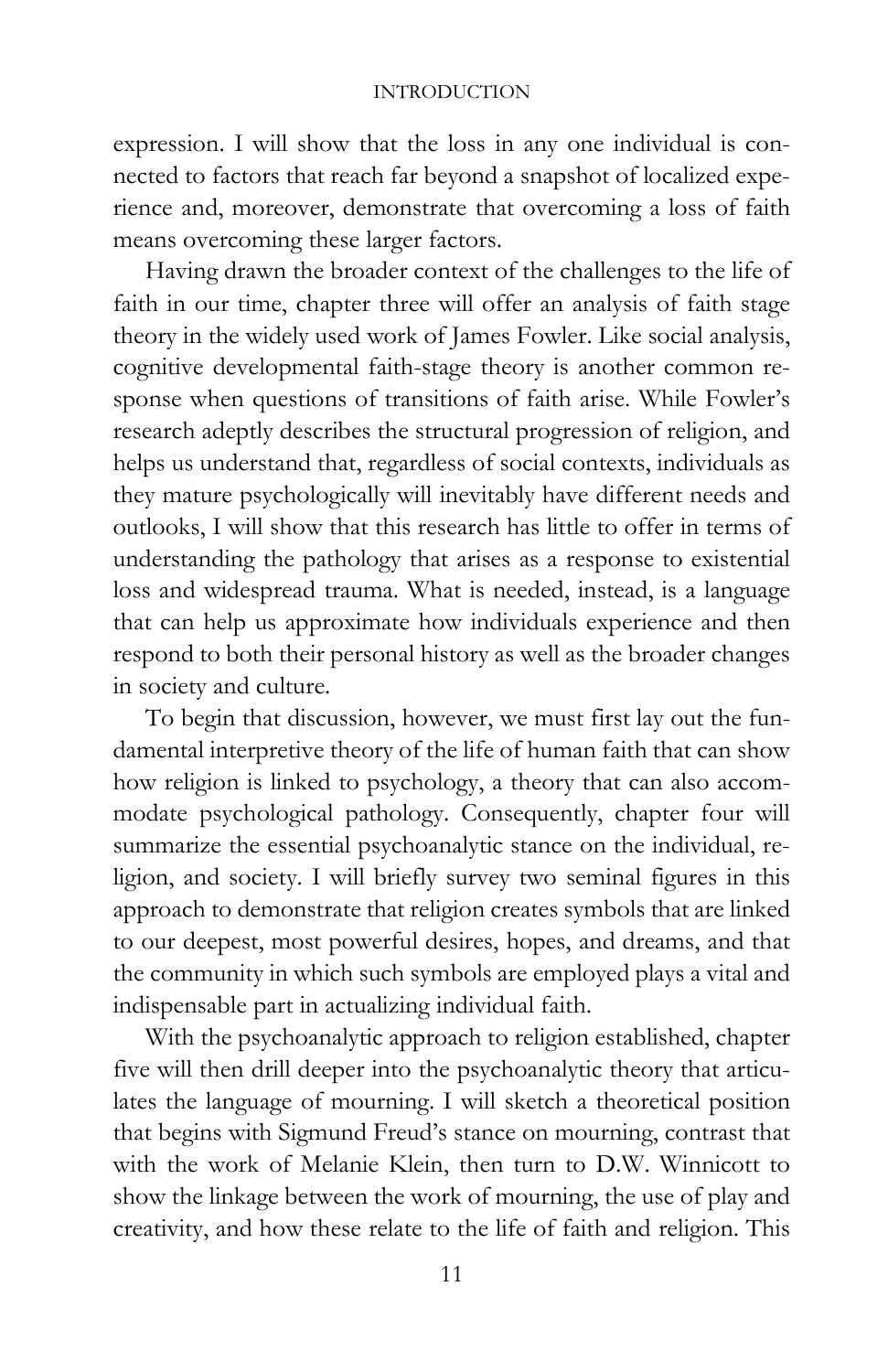core theoretical approach, one that works as a response to the observations of previous chapters, will equip us with a set of hypotheses with which to analyze spiritual disillusionment and the rediscovery of hope.

In Part II, the ensuing chapters comprise case analyses of biographical data. Here I will provide in-depth reviews of five religious memoirs. I will put these memoirs "on the couch," and offer analyses that illuminate both the contours of disillusionment as well as the path of returning, that is, stories of individuals who were once active church members, experienced a time of withdrawal and fallowness, and then once again felt certain freedoms to become involved in a faith community. The methodology I will employ will be the psychoanalytical literary study that delves into personal religious history. By looking at how people narrate their lives, their context, and their spirituality and religion, we can discern heretofore undiscovered psychological patterns in the return journey to sacred community. I will assume, as much as possible, the posture of the psychoanalyst, only in this case I will be working solely with written text, and employing psychohistory, much in the way Erik Erikson does in his studies of Martin Luther and Mohandas K. Gandhi.10 Taking this approach will connect us with the unconscious, unspoken dimension of religious experience. As a subject for academic and scholarly inquiry into the religious life, unconscious territory is not an easily articulated topic. Inquiries of this nature require much more than a fleeting nod to personal history. They must consider a variety of trajectories including early family relationships, social milieu, economics, history, and the way the individual unconsciously processes all these trajectories. The language of psychoanalytic psychology can be of practical value in that it uses personal narrative as data. Psychoanalysis explores overall tone, manifest content, and inconsistencies, and creates a way for us to listen to the hidden themes that reveal the road to healing. Memoirs such as these also provide rich self-descriptions that span the entire life of the individual. Above all, what we also find in memoir are doubts and misgivings that are not so forthcoming in the social scientific interview. Much like the therapist's office, what is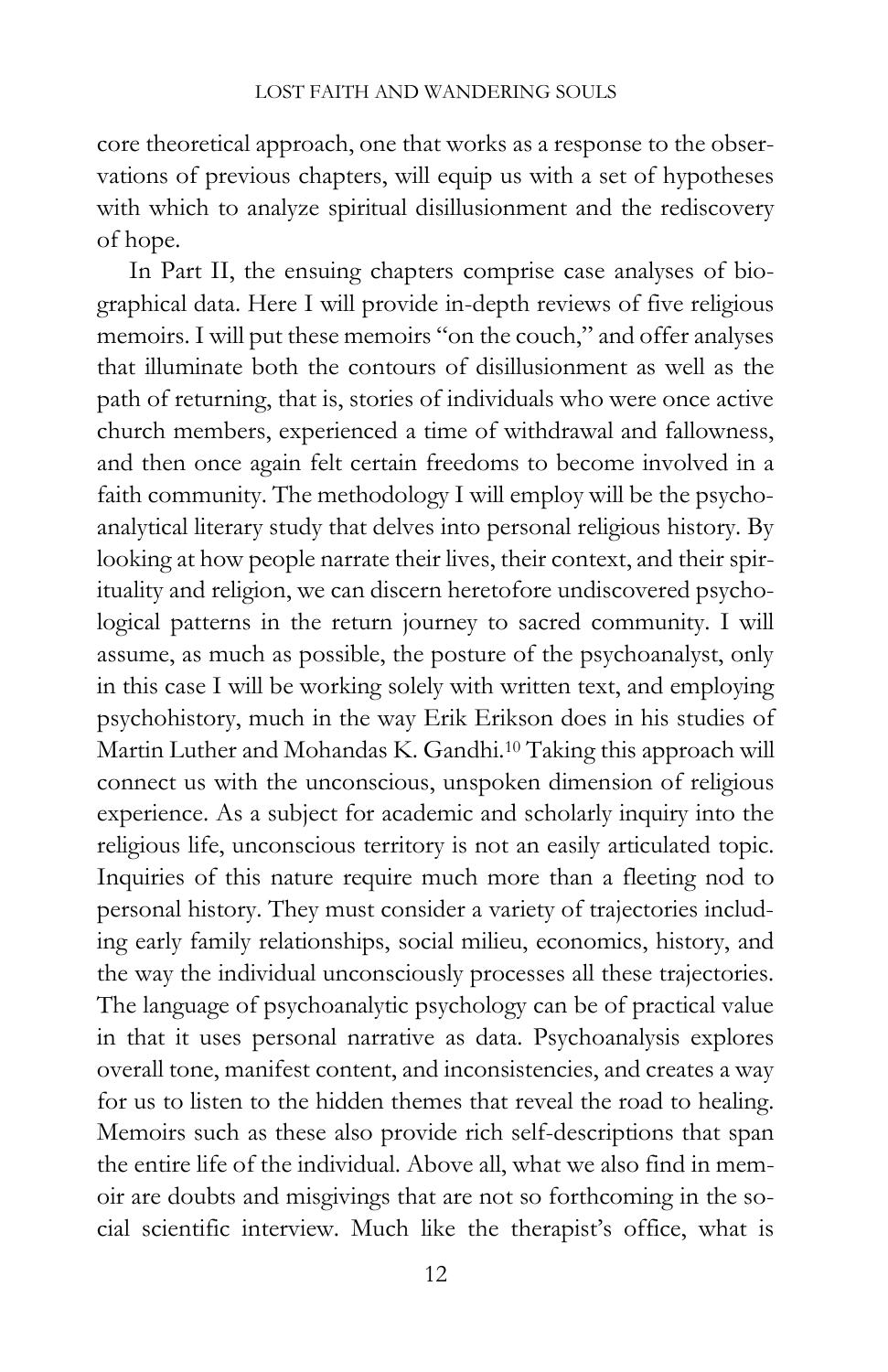revealed is the story people want to tell, and do not mind telling when the fear of rejection or misunderstanding is relaxed. More than that, I will look between the lines of the text to see what interpretations and conclusions can be drawn from each memoirist's journey, showing what they have in common despite being different people. The approach here will not pinpoint a particular faith stage, but rather draw the overall picture of what the ongoing struggles and successes are and how they compare to the others. Moreover, I will not simply explore past relationships with parents or a particular religious community. Instead, a wider lens will be at work, one that considers the cultural-historical challenges outlined in chapter two. How these challenges have been met, in conjunction with the way each individual author has been able to attend a group assembled around ultimate symbols, will be a crucial part of understanding the dynamics at work in rebuilding faith.

After discussing these five individuals, the concluding chapter offers the overall analysis that can be drawn from the biographical content. I will summarize key findings and how they relate to psychoanalytic mourning and object relations theory, outlining both the difficulties as well as the ideal tasks that individuals encounter on the return or forward trip to sacred community. I will also include any new conclusions we may draw regarding that theory when applied to the life of faith.

## Defining Faith, Religion, and the Absolutist Mindset

There are many words in the discussion of religion that may seem vague or interchangeable. It is therefore helpful to set forth a few loosely held definitions, especially because I will use variations of these words simply to avoid repetition, but also to allow the words at least some flexibility. First and foremost, I wish to be clear that the word *faith* as it will be used in this discussion means something universal and rudimentary to individual experience, and not a specific religious tradition or even a separate dimension of life. In the same manner one might refer generically to the words trust, hope, and to have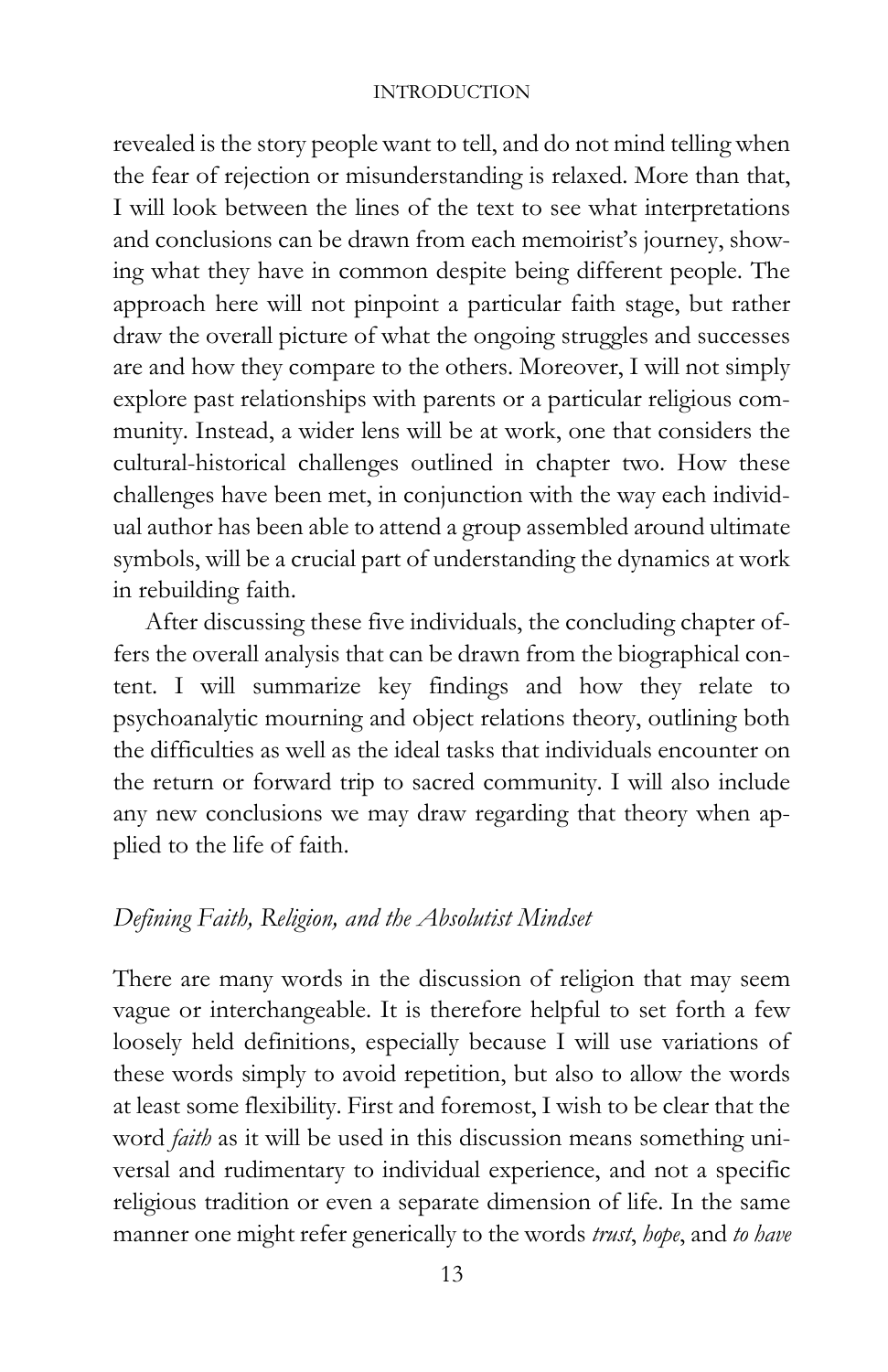#### LOST FAITH AND WANDERING SOULS

faith, faith in the context of the psychology of religion refers to something that could simply be described as the basic desire for living. As Erikson points out in his stages of the life cycle, basic trust and its partner, hope, form at the earliest stage of life and comprise one of the infant's first tasks.11 What is experienced as faith at this stage is the grand originator of and participant in the symbols and images that reflect, capitulate, and provide the means through which humans articulate their deepest desires and strongest attachments across the entire life cycle. Such symbolic life is, namely, our religion, and it is not ever discrete. Instead, religious expression, and the faith that animates it, is the ultimate and most transcendent symbolism in life, a culmination and recapitulation.

Furthermore, faith is a basic human response, as well as something that is shared and negotiated with others through tradition. In the act of sharing, symbolic life takes on multiple meanings and holds some of the broadest possible powers over the articulation of experience. For the purposes of this discussion, religion will represent symbolic life—objects, rituals, practices, beliefs, and creeds—of a group tradition that is a connective communication between the basic faith of its members. Moreover, and in keeping with Erikson, faith is directly involved in matters of identity. Basic trust, as opposed to mistrust, is a response garnered by how well an infant recognizes itself while at the same time being recognized by the mother. Erikson generally uses this language in connection with matters of identity during adolescence, but the principle of the concept, which echoes other theorists' concepts, one example being Winnicott's "mirroring" mother, has its roots in early life. We may think of faith, then, as the force and drive of religion, whereas religion may be considered as the content of faith.

James Fowler, in the preliminary chapters of Stages of Faith, adeptly summarizes these very points. He draws on the following: Paul Tillich's Dynamics of Faith, which considers faith as ultimate concern, and religion as the objects of ultimate concern; H. Richard Niebuhr, who sees faith as a search for shared visions and centers of value and power; and especially Wilfred Cantwell Smith's The Meaning and End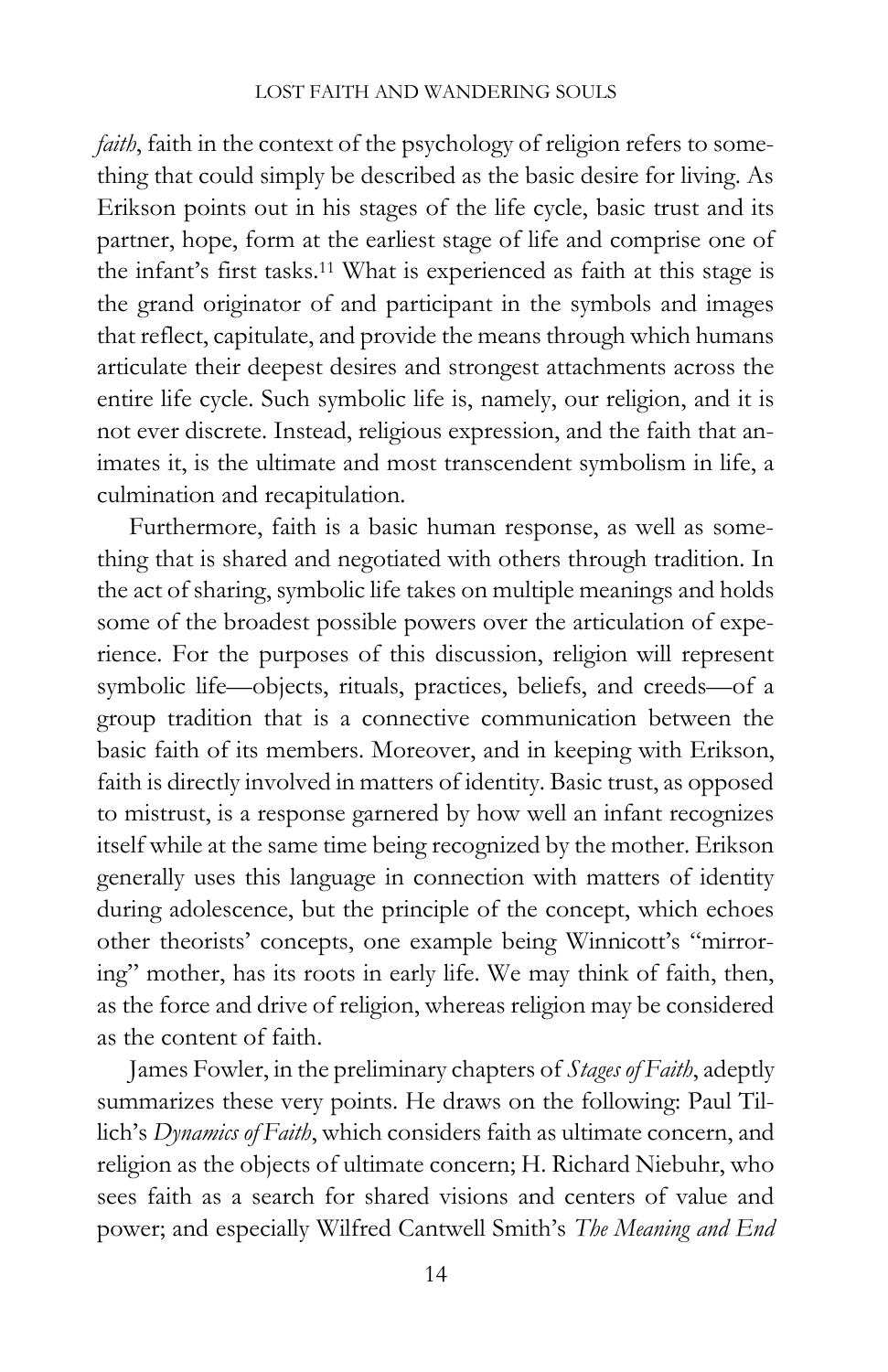of Religion, which labels religion as the "cumulative tradition" that expresses the faith of people in the past.12 From one of Fowler's later books, we find this nuanced definition of faith:

Faith . . . may be characterized as an integral, centering process, underlying the formation of beliefs, values, and meanings that (1) gives coherence and direction to persons' lives, (2) links them in shared trusts and loyalties with others, (3) grounds their personal stances and communal loyalties in a sense of relatedness to a larger frame of reference, and (4) enables them to face and deal with the limited conditions of human life, relying upon that which has the quality of ultimacy in their lives.<sup>13</sup>

All of the above further illustrates the definition of faith and religion that will be employed in the present discussion. Moreover, such a definition points to one of the key assumptions of this study, namely, that faith is communal or participatory. This aspect of the definition becomes important when we survey popular understandings in contemporary culture that faith can be mutually exclusive of community. Furthermore, just as it is impossible to separate one from the other, no rediscovery of religion is possible or complete without a social or institutional component.

Closely connected to the words faith and religion, one that finds frequent use in common parlance is the word spirituality. Today, spirituality often refers to something completely independent of a social component that is practiced on one's own and develops fully on the individual level.<sup>14</sup> While no doubt using the word *spirituality* in this manner has value for those who must create physical and psychological space between themselves and established traditions, the psychological definition of faith and religion leaves little room for a radically self-contained individual religion, free of any shared symbols whatsoever. Therefore, when I refer to spirituality in the pages that follow, I will do so without such a connotation. Rather, spirituality will refer more closely to the concrete individual practices of religion, whether that be prayer, reading sacred text, or attending the gatherings of a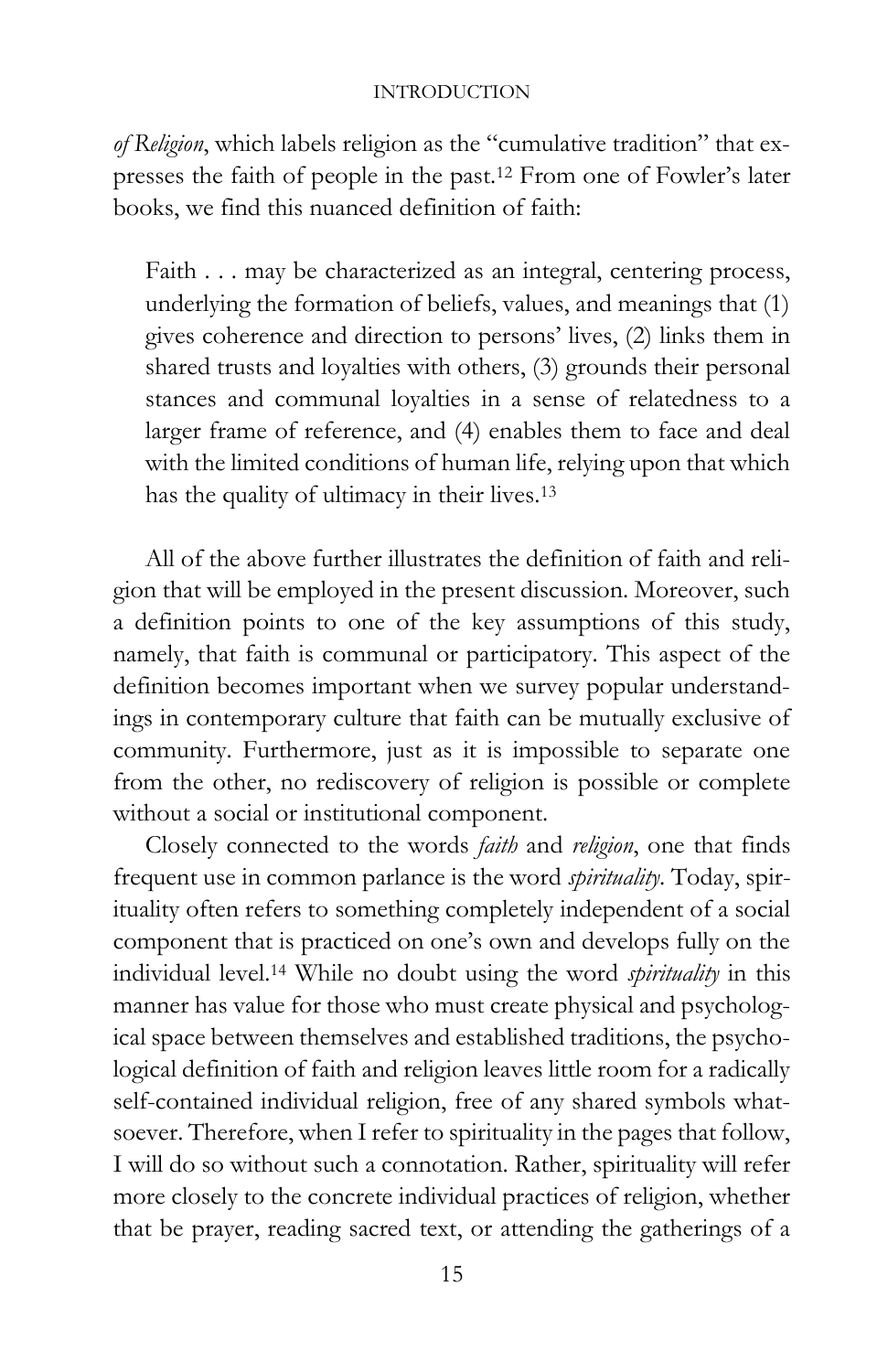religious community. It remains something of a synonym for religion and points away from religion's more institutional and organizational characteristics.

I will also often use the word "imagoes" or "sacred imagoes" to indicate an individual or society's entire amalgamation and pinnacle of what is imbued with deep and multifaceted meaning. The word imago is Latin for image, and it has been used in entomology to indicate an adult stage of an insect. Interestingly, the language of psychoanalysis has also incorporated this word to mean an unconscious idealized image, perhaps especially a parent. So the phrase sacred imagoes offers a certain richness in a conversation about psychology and religion.

Having defined faith, religion, and spirituality, it is important now to offer clarification of a few words that are unavoidable when studying individuals in the United States who have left a religious group, distanced themselves, and then returned. While the psychological processes at work likely apply to most religious experience in the United States if not the entire Western postindustrial world, the memoirs that I survey remain closely connected with American Protestant evangelical or fundamentalist tradition. Staying within this area is important because I hope to demonstrate that it is such traditions in our society that bear some of the most clear and extreme evidence for the psychological dynamics at play. The more rigid and legalistic forms of Protestantism—ones that purport a literal and "inerrant" interpretation of religious texts, and that create communities of exclusionary rhetoric and emphasize a "decision for Christ," often through crisis conversions—will be the focus here. Correctly or incorrectly, these areas of religious life in our society are often described alternately and interchangeably as fundamentalist and evangelical. Both terms include different connotations, have different origins, and even point to different and changing sets of cultural groups both in the United States and abroad. In truth, adequately defining these terms is beyond the purpose of this book. Consequently, I will try to use them sparsely because they lack precision in a discussion about the psychology of religion. Instead, I will employ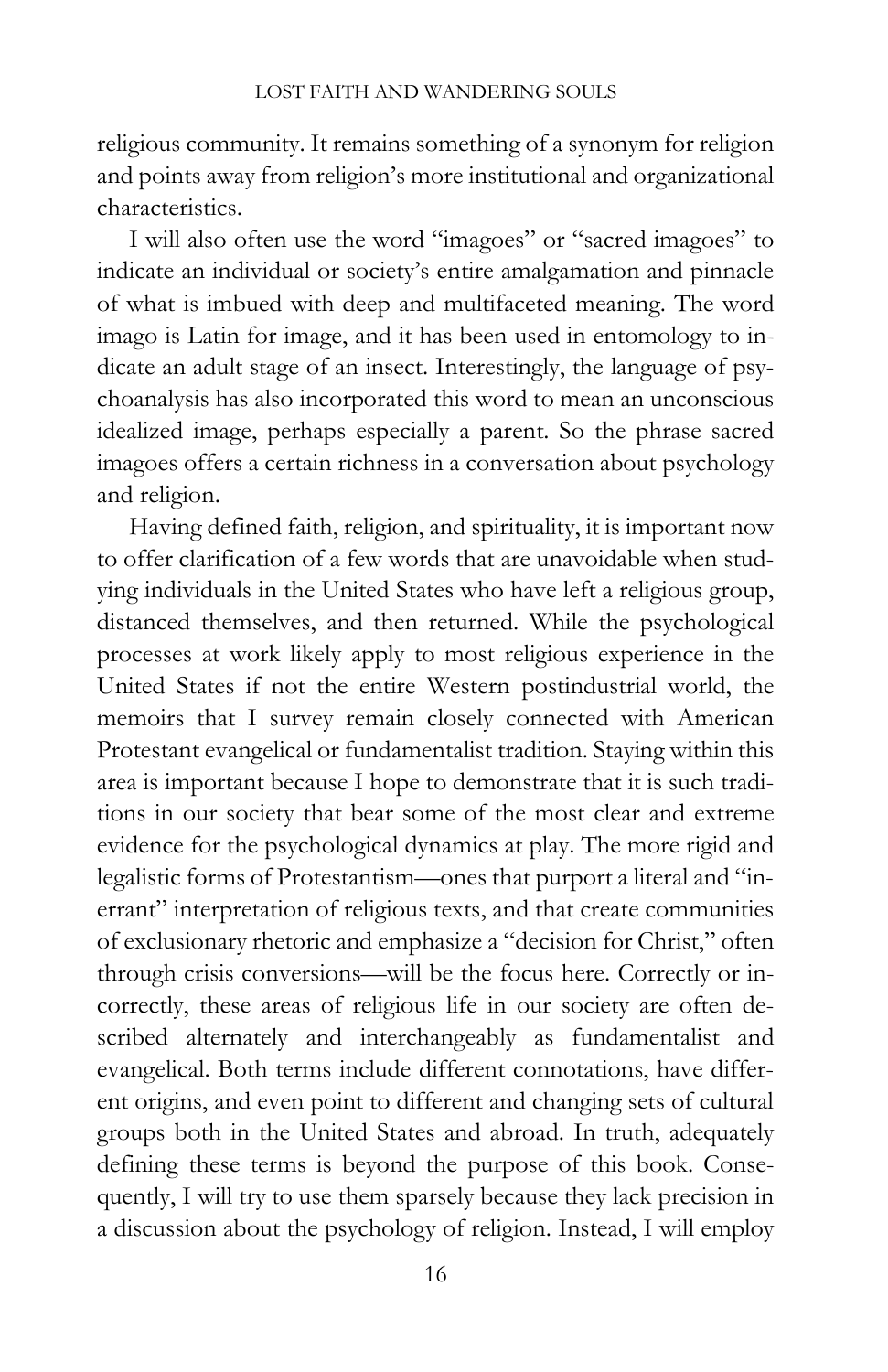the words totalism and especially absolutism to describe a general mindset that is at work in these forms of Protestantism.

Erik Erikson is credited with introducing the word totalism to describe "a fanatic and exclusive preoccupation with what seems unquestionably ideal within a tight system of ideas."15 Robert Lifton expanded the definition, describing the "totalistic environment" as based on an absolute philosophical assumption, exclusivity of truth, manipulating communication, loading language to eliminate ambiguity, imposing a culture of confession, and mobilizing guilt through an imperative to remove internal taints.16 Where Erikson and Lifton's descriptions of totalism have a stronger external focus on the politics of autocracy, Karl Figlio's use of the related word absolutism brings a more object relations driven description. Figlio defines "the absolute state of mind" as a core disposition in society and the individual that involves "a state of idealization of the self, merged with an idealized object as an ego-ideal, withdrawn from external reality. . . ." Absolutists dissolve into each other and their idealized leader. They separate their group from other groups, are easily subject to fragmentation and sectarian splitting in a never-ending quest for purity, and are stalked by a sense of cosmic failure. Self-denigration and a compulsion for unattainable completion drives the absolutist. "The ego, relentlessly and compulsively seeking to identify with the ego-ideal, drives itself out of the bonds of relating to the external world."<sup>17</sup>

Erikson, Lifton, and Figlio all share similar observations that the totalist or absolutist state of mind is at work in our world today, that it is widespread and an indicator of the psychological challenges of our time. Psychologically speaking, we may for example find very little difference between a fundamentalist and an atheist. Despite their seemingly stark external differences, both seek a well-defined, absolute worldview, are driven by demonizing each other, and are struggling equally with uncertainty. While a genuine comparison and contrast of fundamentalists and atheists could be a topic for another book all its own, we can be satisfied with the general idea that both types of individuals are responding to whatever crisis of meaning